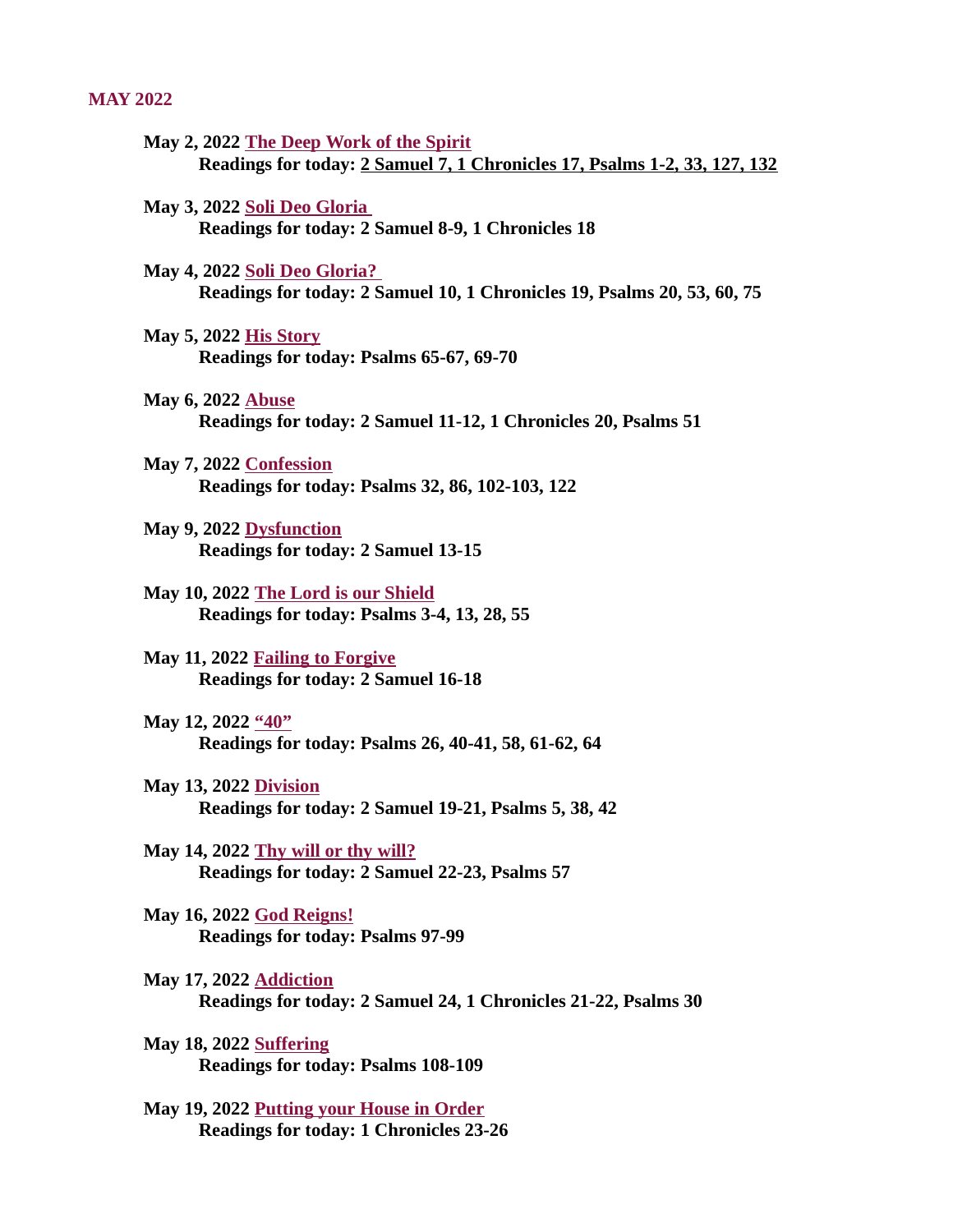- May 20, 2022 The Wondrous Works of God [Readings for today: Psalms 131, 138-139, 143-145](#page-25-0)
- May 21, 2022 Generosity [Readings for today: 1 Chronicles 27-29, Psalms 68](#page-26-0)
- May 23, 2022 A Life of Blessing [Readings for today: Psalms 111-118](#page-28-0)
- May 24, 2022 Resisting Evil [Readings for today: 1 Kings 1-2, Psalms 37, 71, 94](#page-29-0)
- May 25, 2022 Jesus is Better [Readings for today: Psalms 119:1-88](#page-30-0)
- May 26, 2022 Ask and You Shall Receive [Readings for today: 1 Kings 3-4, 2 Chronicles 1, Psalm 72](#page-31-0)
- May 27, 2022 Wisdom vs. Foolishness [Readings for today: Psalms 119:89-176](#page-33-0)
- May 28, 2022 Sex and God [Readings for today: Song of Solomon 1:1-5:1](#page-35-0)
- May 30, 2022 Desperate for God [Readings for today: Song of Solomon 5:2-7:13, 8:14, Psalms 45](#page-36-0)
- [May 31, 2022 Living with Wisdom](#page-37-0)  Readings for today: Proverbs 1-4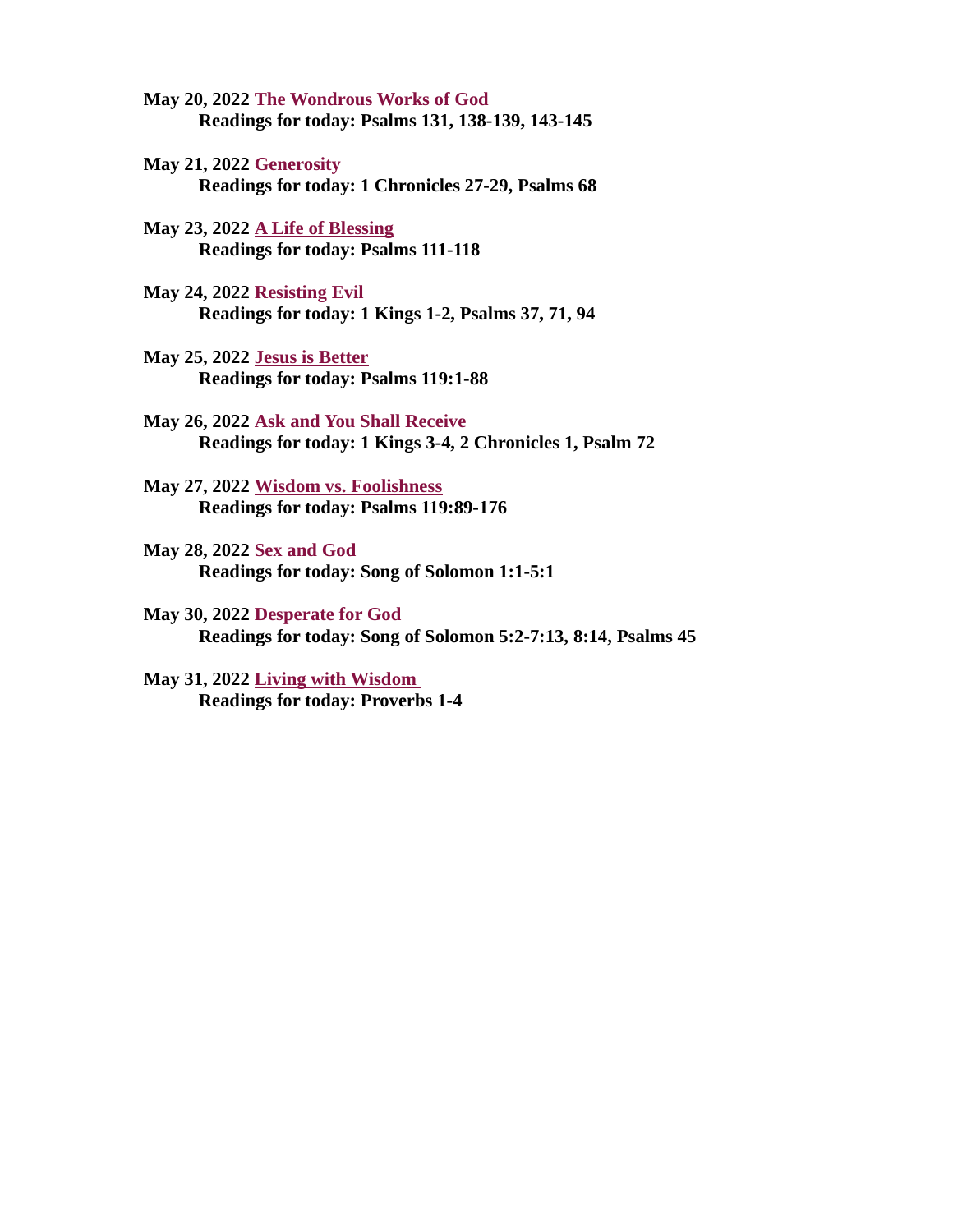## May 2, 2022 The Deep Work of the Spirit

# <span id="page-2-0"></span>Readings for toda[y: 2 Samuel 7, 1 Chronicles 17, Psalms 1-2, 33, 127, 132](https://www.biblegateway.com/passage/?search=2+Samuel+7%2C+1+Chronicles+17%2C+Psalms+1-2%2C+33%2C+127%2C+132&version=ESV)

One of the things you notice when you read the Bible year after year is that some of the same issues tend to pop up. The Holy Spirit uses His Word to reveal deep character flaws that must be addressed. For example, every time I read Psalm 127, I am reminded of one of my greatest struggles which is my desire to be successful. To make my life count. To do something significant. To strive to be the best. These values were ingrained in me from an early age. They are not necessarily bad in and of themselves. The problem is I too often let these good things become ultimate things in my life. I start to pursue success at the expense of my relationship with God or those I love. I focus on the future rather than finding contentment in the present. I covet what I don't have rather than be thankful for what I do have.

Several years ago, the Lord spoke to me during a time of prayer. It wasn't an audible voice or a lightning bolt from heaven or anything like that. It was simply an impression in my heart. A feeling in my gut. A few random thoughts in my head that suddenly coalesced into a message I needed to hear. It was a short message. Three simple words. Obscurity. Anonymity. Insignificance. I was journaling and these three words started ringing over and over again in my head. Obscurity. Anonymity. Insignificance. Over the years I've learned to pay attention to these kinds of things in my prayer time so I sat back from my keyboard and asked the Lord to give me further insight into what He was saying. God said, "I want you to labor in obscurity. Embrace anonymity. Pursue insignificance." To be honest, my first thought was "No way!" However, after pondering the message for a few days, I realized what God was doing. The Holy Spirit was about to do some deep work in my heart. Work that would turn me around and inside out and upside down. It was life-changing work that would shift my perspective eternally.

"Unless the Lord builds the house, those who build it labor in vain." King David has a desire to build God a house. It's a godly desire. A good desire. One that is affirmed by Nathan the prophet. But it is not the Lord's will. "But that same night the word of the Lord came to Nathan, "Go and tell my servant David, 'Thus says the Lord: Would you build me a house to dwell in?...'Thus says the Lord of hosts, I took you from the pasture, from following the sheep, that you should be prince over my people Israel. And I have been with you wherever you went and have cut off all your enemies from before you. And I will make for you a great name, like the name of the great ones of the earth. And I will appoint a place for my people Israel and will plant them, so that they may dwell in their own place and be disturbed no more. And violent men shall afflict them no more, as formerly, from the time that I appointed judges over my people Israel. And I will give you rest from all your enemies. Moreover, the Lord declares to you that the Lord will make you a house. When your days are fulfilled and you lie down with your fathers, I will raise up your offspring after you, who shall come from your body, and I will establish his kingdom. He shall build a house for my name, and I will establish the throne of his kingdom forever." (2 Samuel 7:4-5, 8-13) I love how God flips the tables on David here. It is not David who will build God a house but God who will build David a house! It is not David who will make His own name great but God who will make David's name great!

Unless God builds the house. Unless God builds David's house. Unless God builds our house. We all labor in vain. This was essentially the message God was sending me during my devotional time. I was spending so much energy working so hard to be successful. To stand out among my peers. To be faithful to God. And all the while God was calling me to rest. To trust. To stand back and let Him do the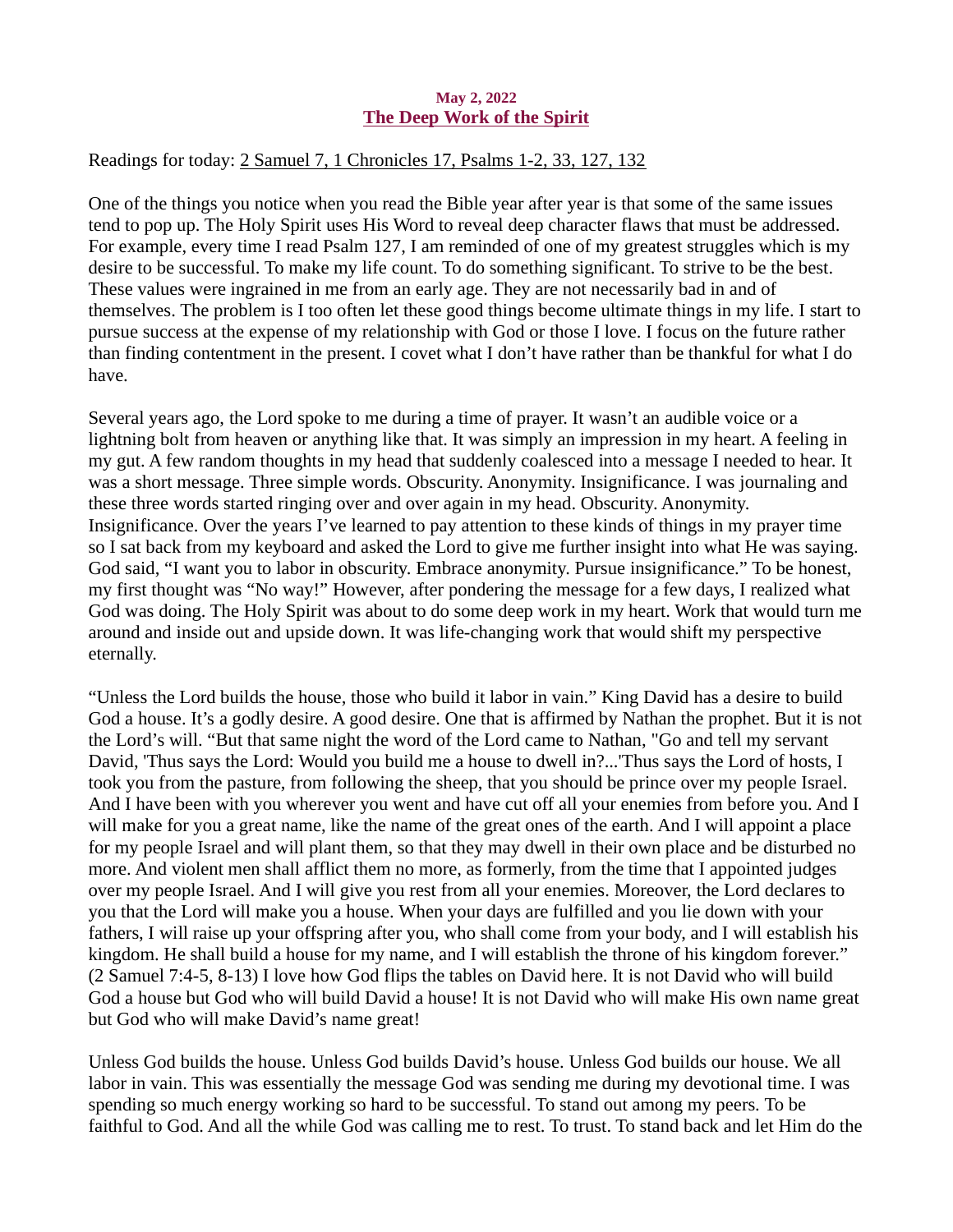"building" of my life. Let Him guide and direct my path. Let Him have the glory for the success I was seeking to achieve.

I've learned a lot over the years about the meaning of those three, God-given words. They no longer feel unnatural. No longer feel like they're cutting against the grain of my life. In fact, I not only have learned to accept them but to embrace them as a way of life for myself.

Obscurity - I love where I am. I love the church family I get to serve. I love the team of leaders I get to serve alongside. We are gospel-centered. We bear Kingdom-fruit. We have a global reach. We are reaching the lost. We are serving the underserved. We truly are seeking to be the hands and feet of Jesus in our community and around the world. And yet we are obscure. We are not the biggest or fastest growing or most "successful" church around. We simply do the work God has called us to day in and day out. It's awesome.

Anonymity - No one knows my name. I have no platform. No influence. No power. I am simply a pastor. One beggar telling another where to find bread. I have no need to build a brand. I do not aspire to high position. My goal is simply to preach the gospel, die, and be forgotten.

Insignificance - The reality is I will be completely forgotten within a generation or so of my death. My own family won't remember who I was or what I did. All my accomplishments and achievements will quickly turn to dust. And that's okay. Because my significance is not found in what I do but in who God is and I am content simply to serve Him in whatever way He sees fit.

Friends, I wish I could describe the blessings that flow when you truly let go of the need to build your own house and instead turn your plans over to God. I wish I could describe the joy and peace that I wake up with every morning because I no longer find myself striving so hard to make my own way in the world. I wish I could describe the intimacy of the relationships I've forged with my wife and children and church family. It's truly incredible. All because I've surrendered my need to make a name for myself. God is at work and His plan for me is more than enough.

Readings for tomorrow: 2 Samuel 8-9, 1 Chronicles 18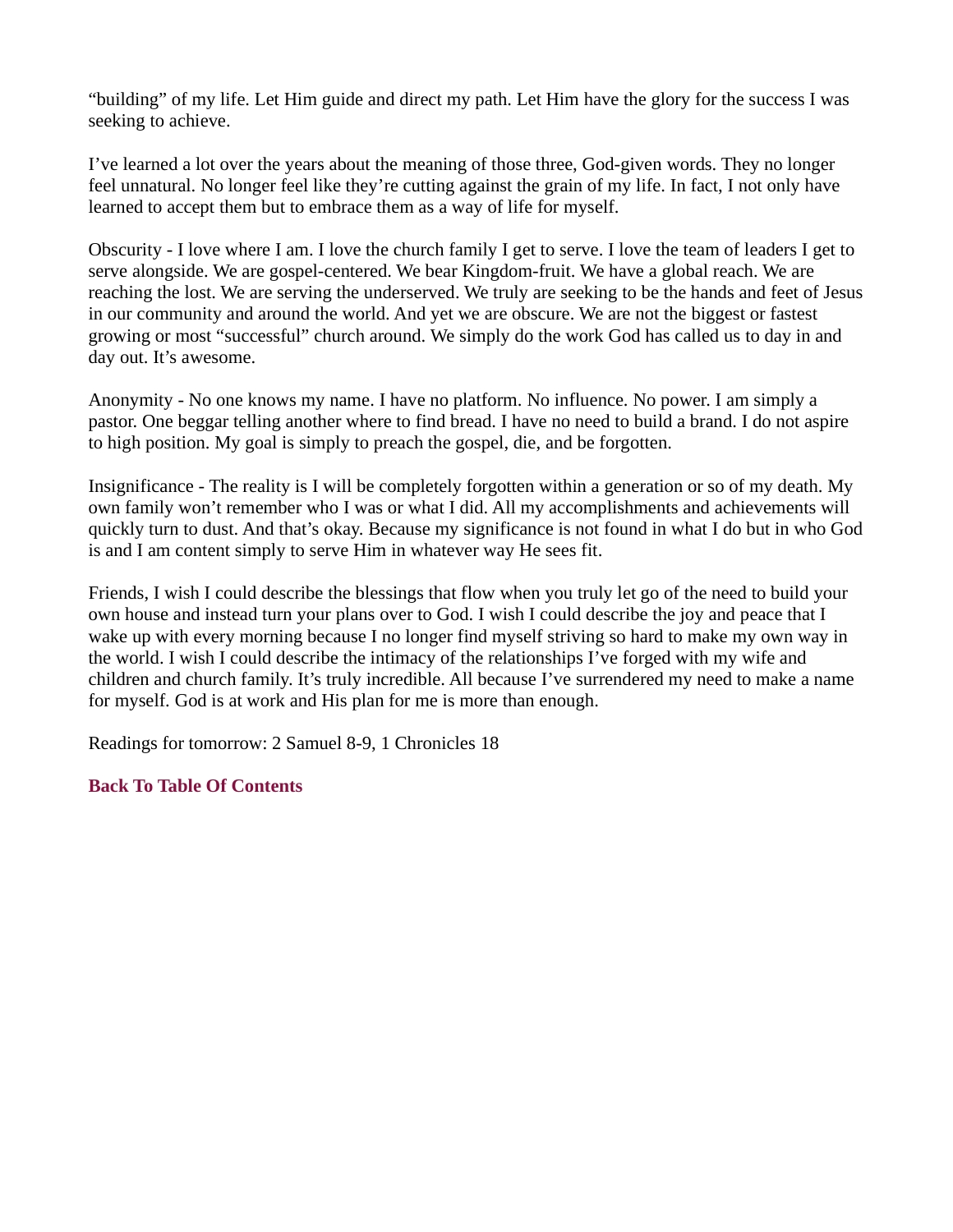#### <span id="page-4-0"></span>May 3, 2022 Soli Deo Gloria Readings for today: [2 Samuel 8-9, 1 Chronicles 18](https://www.biblegateway.com/passage/?search=2+Samuel+8-9%2C+1+Chronicles+18&version=ESV)

Soli Deo Gloria. A fancy (Latin) way of saying, "To the glory of God alone." If I were to ever get a tattoo, this would be it. I'd have it written across my heart. It is the North Star of the Christian life. It is our highest priority. Our greatest passion. Our deepest love. It is the principle that guides every other principle by which we live and move and have our being. Everything we think. Everything we feel. Everything we say. Everything we do. All of it directed towards the glory of God. All of it designed to bring honor to God. All of it offered freely and humbly in praise to God.

Soli Deo Gloria. This is immediately what I thought when I read these words from 2 Samuel 8:11-12, "These (articles of silver, gold, and bronze) also King David dedicated to the Lord, together with the silver and gold he dedicated from all the nations he subdued, from Edom, Moab, the Ammonites, the Philistines, Amalie, and from the spoil of Hadadezer the son of Rehoboam, king of Zobah." Think about how easy it would have been for David to believe his own hype. Think about how tempting it would have been for David to claim all the glory from all these victories for himself. I can imagine him in his tent looking over the map at the number of kings and tribes he had conquered and feeling pretty good about himself. How easy it would have been for him to simply reach out and claim it all. But David loved God. David knew he would still be keeping sheep if it weren't for God. David knew he would have died long ago at the hands of Goliath if it hadn't been for God. David knew his life up to this point was a testimony to the favor of God. So when the spoils of war start to flood into his camp, he dedicates the treasure to the Lord. This would have been a powerful sign to all who followed David - and probably to those who warred against David - as to who deserves the credit and the glory and the honor for all that has taken place. It's not David. It's God.

Soli Deo Gloria. It's the phrase that comes to mind every time I reflect on all God has done for me in my life. The many different ministries I get to be involved in. As a pastor at PEPC, I've had a front row seat to hundreds of professions of faith over the last 12+ years. I've watched our church family make a huge impact in our community through our work with the DC Oakes and Legend High School or the launch of Douglas County Christian Counseling or our partnerships with the Parker Task Force or the Chamber of Commerce at Parker Days. As a professor at Denver Seminary, I get to impact the next generation of church leaders and it's one of the great joys of my life to follow them in their careers as they go forth to share the gospel in all sorts of settings and contexts. As a leader in our denomination, I get to work with struggling churches and pastors and do all I can to encourage and help them along the way. As a board member of the Petros Network, I get train church planters and celebrate huge milestones like our 6,000th church plant and our 1,000,000th convert! It's always tempting to claim some of the credit for myself. Always tempting to keep a bit of the glory for myself. But then I remember how far God has brought me. From the ash heap of my ministry career in Sun Prairie, WI with my marriage and family on the rocks to where I am today and all I can do is fall to my knees in gratitude. I don't deserve any of this. I achieved none of this on my own. God gets all the glory for where I find myself in life.

Soli Deo Gloria. No matter where you find yourself in your spiritual journey, let me encourage you to make this your chief end. Your highest aim. Surrender all that you are and all that you have to Christ. Place all your resources of time and talent and treasure as His disposal. Give Him permission to use you as He sees fit. Then hold on for the ride! It will be the greatest, most exciting, most exhilarating adventure of your life! Trust me when I say God never disappoints!

Readings for tomorrow: 2 Samuel 10, 1 Chronicles 19, Psalms 20, 53, 60, 75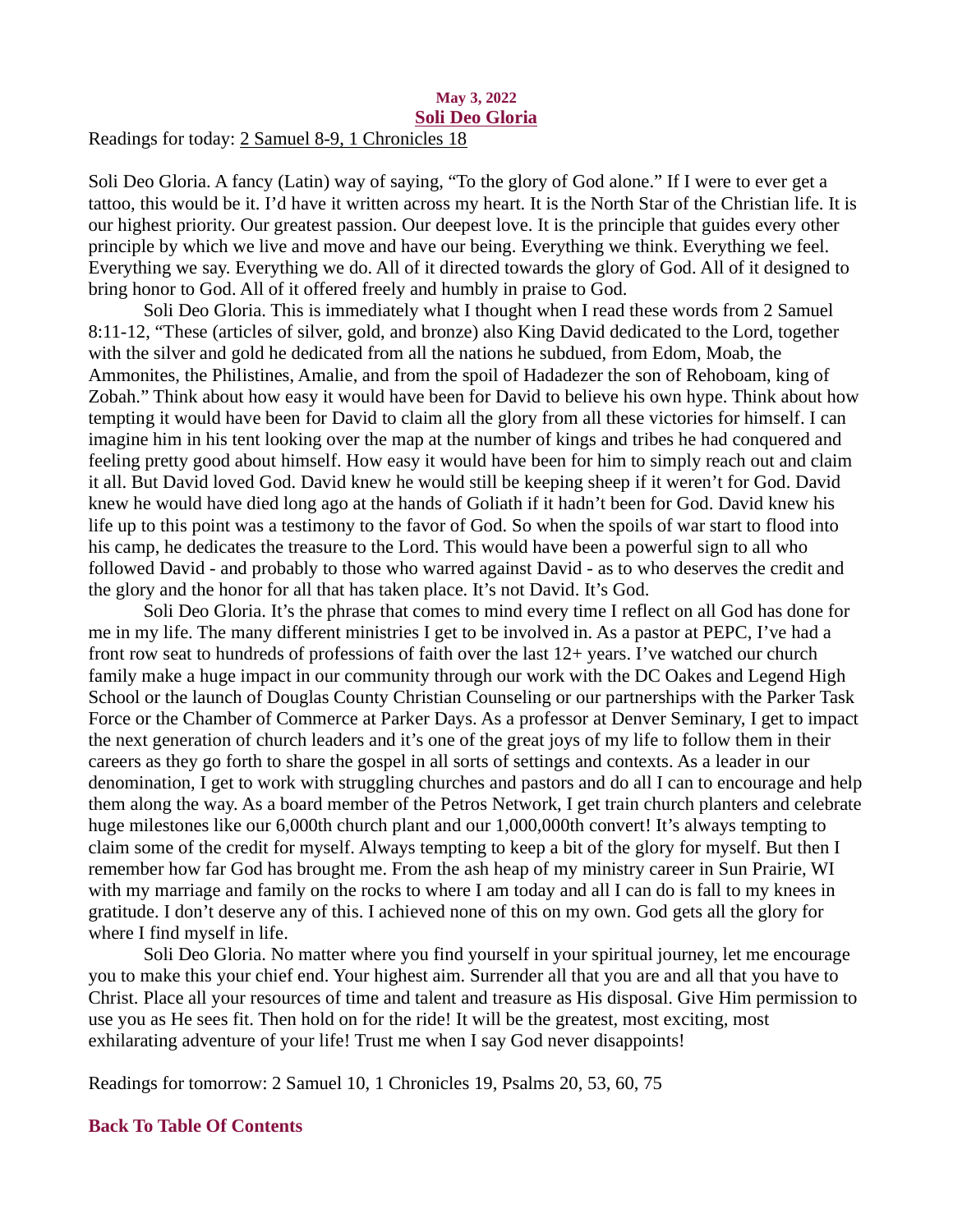## May 4, 2022 Soli Deo Gloria?

## <span id="page-5-0"></span>Readings for today: [2 Samuel 10, 1 Chronicles 19, Psalms 20, 53, 60, 75](https://www.biblegateway.com/passage/?search=2+Samuel+10%2C+1+Chronicles+19%2C+Psalms+20%2C+53%2C+60%2C+75&version=ESV)

I love these words of David from Psalms 20. "Now I know that the Lord saves his anointed; he will answer him from his holy heaven with the saving might of his right hand. Some trust in chariots and some in horses, but we trust in the name of the Lord our God." (Psalms 20:6-7) David has just won significant victories over the Ammonites and Syrians. He has subdued their lands. Defeated their armies. Killed their generals. Historians of this particular time tell us David was a powerful warlord who took advantage of a power vacuum in the region to carve out his kingdom. Egypt, the dominant power for so long, was weak. Assyria and Babylon had yet to rise. As David wins victory after victory, he steps up to the postgame mic to give God all the glory.

It's a good thing to ascribe to God all the glory for our successes in life. After all, He is the one who gave us our gifts and talents. He is the one who provides blessing and opportunity. We didn't choose where we were born. We didn't choose the family we were born into. So much of our success has nothing to do with us at all and so God rightly deserves all the praise. But what about when things go wrong? What about when tragedy strikes? What about the hard times that take us to the end of ourselves and beyond? David faced those times as well and still He praised God. Still he gave all the glory to God. Listen to what he writes in Psalm 60, "O God, you have rejected us, broken our defenses; you have been angry; oh, restore us…you have made your people see hard things; given us wine to drink that made us stagger…Oh grant us help against the foe, for vain is the salvation of man! With God we shall do valiantly; it is He who will tread down our foes."

Years ago, a favorite coach of mine was running off the field after a big victory. His team had struggled for years. The losses had piled up. Many were calling for his job. A reporter chased him down and asked him what the key was to the victory. I still remember the coach's reply, "God was with us in the victory today but He was also with us through every single defeat leading up to this point." Wow! That's a man who understands God! He gave God the glory for both his victories and defeats. His successes and failures. His high times and low times. He knew God was with him no matter what. What about you? Do you feel the same way? You may be experiencing a season of great blessing in your life right now. A season of success. A season where everything you touch seems to turn to gold. Or you may be experiencing loss. Tragedy. Struggle. Heartbreak. No matter what season you find yourself in, give God the glory. Trust Him for the journey. Believe He is with you and for you and will deliver those He loves!

Readings for tomorrow: Psalms 65-67, 69-70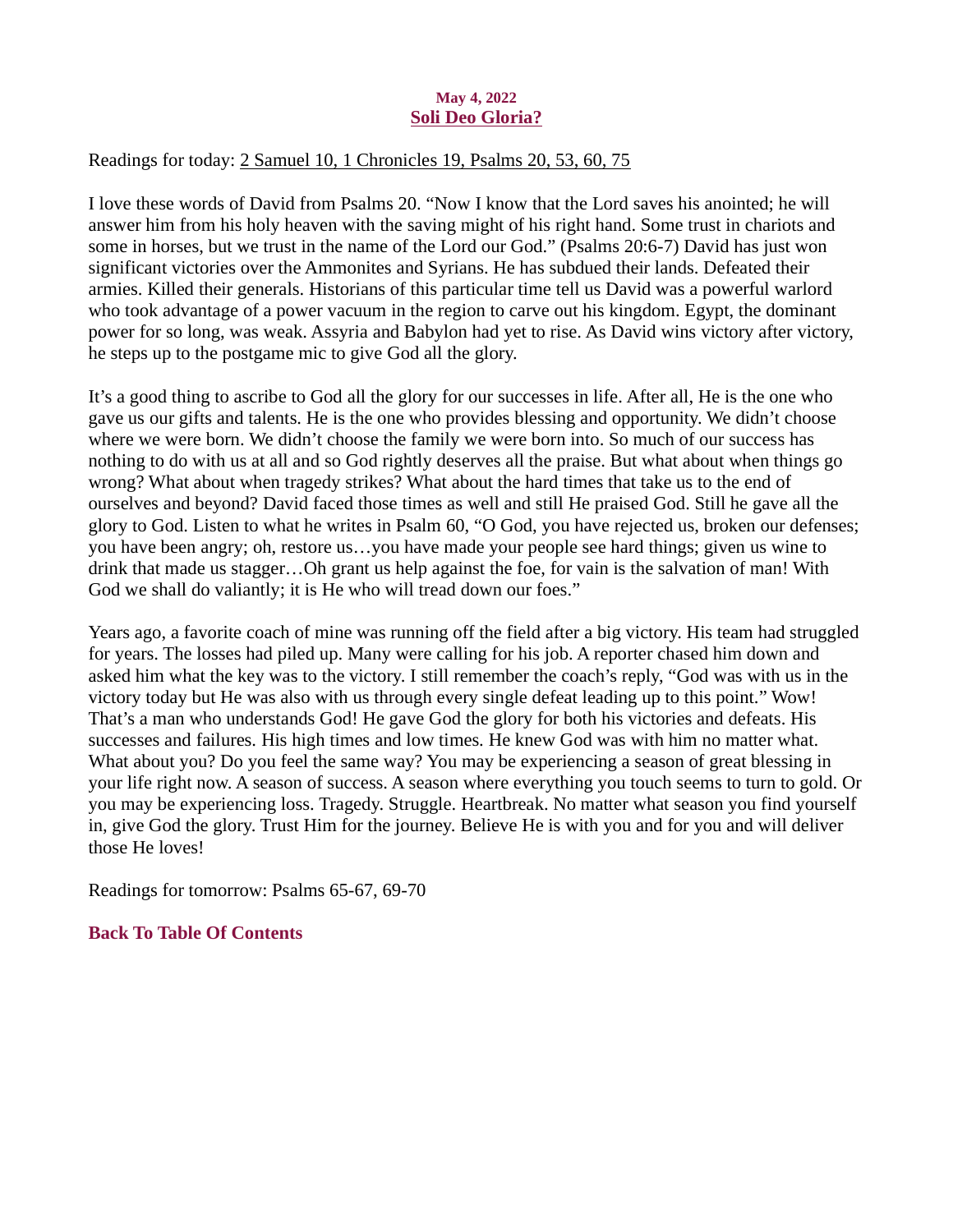## May 5, 2022 **His Story**

## <span id="page-6-0"></span>Readings for today[: Psalms 65-67, 69-70](https://www.biblegateway.com/passage/?search=Psalms+65-67%2C+69-70&version=ESV)

I still remember one of my professors in college walking to the board on the first day of class and writing in big block letters the word, "HISTORY." "History", she said, "is all about 'his' story and the first thing we need to do is reclaim this word for the rest of us." She then took out an eraser and rewrote "HISTORY" as "HERSTORY" or "HYSTORY." Now, admittedly, this was a Women's Studies course at the University of Colorado at Boulder. So perhaps I should have expected something like this. And my initial reaction was pretty sarcastic and dismissive. However, over the years, I have come to believe the professor was more right than she knew at the time. History truly is "HIS STORY." Not a "male" story of course but the story of God's engagement with His world and His people.

The Psalms express these deep theological truths so well. David writes about creation. "O God of our salvation, the hope of all the ends of the earth and of the farthest seas; the one who by his strength established the mountains, being girded with might; who stills the roaring of the seas, the roaring of their waves, the tumult of the peoples, so that those who dwell at the ends of the earth are in awe at your signs. You make the going out of the morning and the evening to shout for joy." (Psalms 65:5-8) He writes about redemption. "Come and see what God has done: he is awesome in his deeds toward the children of man. He turned the sea into dry land; they passed through the river on foot. There did we rejoice in him, who rules by his might forever, whose eyes keep watch on the nations— let not the rebellious exalt themselves." (Psalms 66:5-7) He speaks to God's sovereignty. "Let the peoples praise you, O God; let all the peoples praise you! Let the nations be glad and sing for joy, for you judge the peoples with equity and guide the nations upon earth." (Psalms 67:3-4) He speaks to God's tenderness and comfort. "But as for me, my prayer is to you, O Lord. At an acceptable time, O God, in the abundance of your steadfast love answer me in your saving faithfulness." (Psalms 69:13) The beauty of the Psalms is how they express the full range of human emotion and experience. They validate so much of what we feel and experience on a daily basis.

When you reflect on your own life, do you see God's hand at work? Do you sense God's abiding presence in times of crisis? Are you able to see God's sovereign hand guiding and directing your steps? Where have you experienced God's love? When did you encounter God's grace? God is just as active in our personal histories as He is in human history. David was able to see God's handiwork all around him from creation to salvation to the rise and fall of nations to the personal attention God pays to those he loves in times of struggle and heartbreak. David has been my teacher over the years. Helping me see the events of my life through God's eternal lens. The more I spend time in the Psalms, the more I realize the closeness of God in every season of my life. Take some time today to reflect on the many, many ways God has been faithful to you.

Readings for tomorrow: 2 Samuel 11-12, 1 Chronicles 20, Psalms 51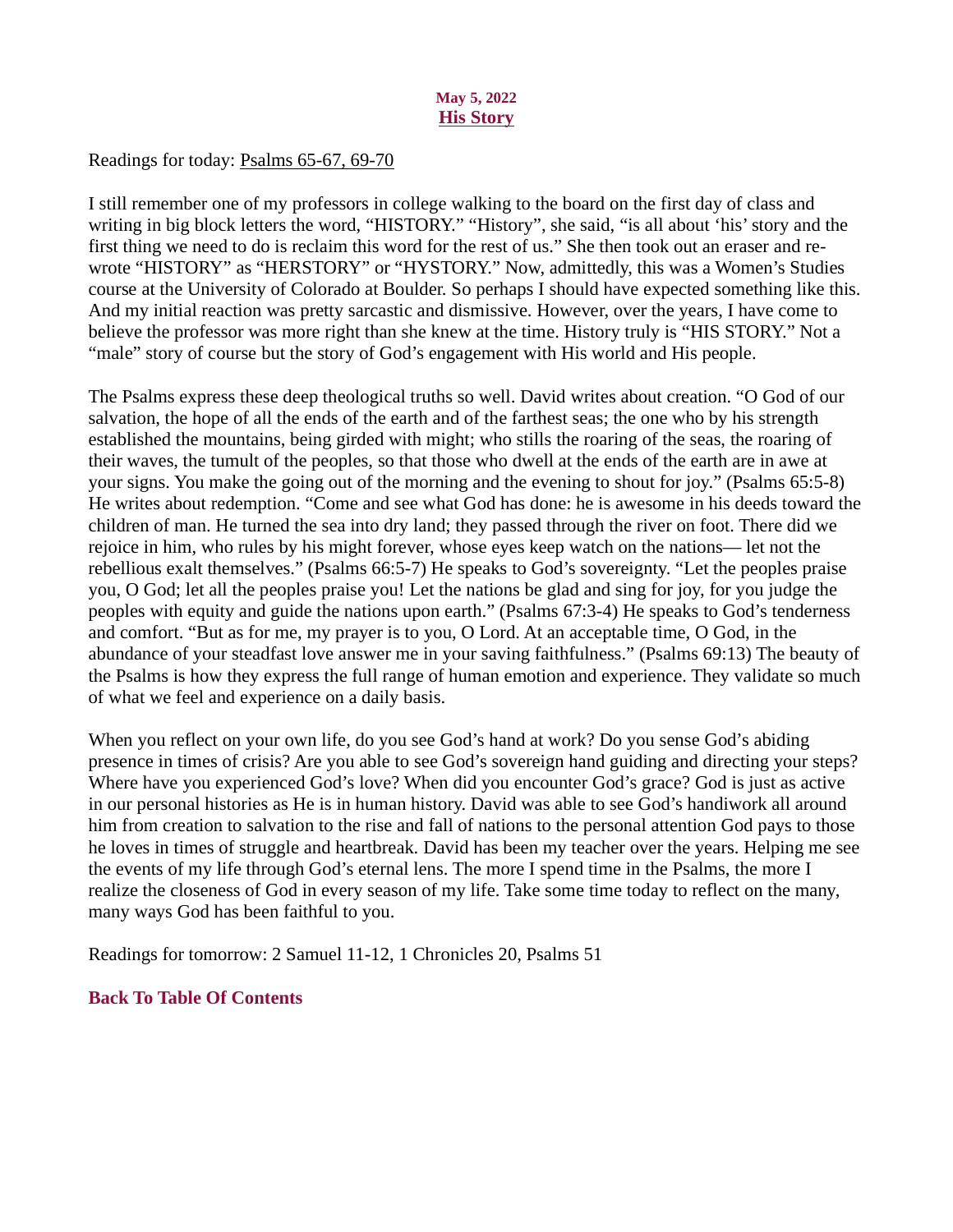#### May 6, 2022 Abuse

## <span id="page-7-0"></span>Readings for today[: 2 Samuel 11-12, 1 Chronicles 20, Psalms 51](https://www.biblegateway.com/passage/?search=2+Samuel+11-12%2C+1+Chronicles+20%2C+Psalms+51&version=ESV)

The story of David and Bathsheba is perhaps the most well-know stories of abuse in Scripture. David, flush with his success on the battlefield and drunk on his own power, decides to stay home rather than head off to war. As he stands on the roof, proudly overlooking all he has accomplished, he catches a glimpse of the beautiful Bathsheba bathing beneath him. He heart fills with lust. He covets this beautiful woman and who's around to stop him? The army is off at war. Her husband is one of David's mighty men which means he's probably on the front lines. There's no one around to protect her. No one to plead her cause. Her husband's close relationship with the king suggests Bathsheba and David probably knew each other. Who knows how long David's been waiting for this chance? Perhaps this was a secret desire he'd been entertaining for years. So he calls for her. Commands her to come. With her life on the line, she obeys and conceives a child from the one night stand. Now comes the coverup. David sends for Uriah. He's hoping Uriah will use his furlough to sleep with his wife. But Uriah holds fast to his integrity. He refuses to take the bait. So David orchestrates his murder.

It's a horrible story. One we cannot and should not try to explain away or gloss over or reduce to a morality tale. Bathsheba is raped. Uriah murdered. A child dies. All because of David's insatiable lust and appetite for power. Left to his own devices, David might have gotten away with it. But God was watching. God is always watching. "For you did it secretly, but I will do this thing before all Israel and before the sun." (2 Samuel 12:12) God sends Nathan the prophet, David's own brother you'll remember, to confront him. Nathan risks his life to stand up to David. Expose his sin. Call him out. And though David repents, the ripple effect of his sin will impact his family and his people for years to come.

Sadly, this story is all too familiar. I cannot tell you the number of pastors and ministry leaders (all men by the way) I've watched fall from grace. Drunk with their own success and power, they believe themselves to be untouchable. Beyond accountability. In their arrogance and pride, they take advantage of the weak and vulnerable. I've personally had to lead efforts to remove six such pastors over the years. When confronted, they use all kinds of justifications to defend their sexual and spiritual abuse. I've sat with their victims and listened to heart-rending stories of grooming, gaslighting, emotional manipulation, and blame-shifting. These local stories mirror the celebrity cases that have hit the news in recent years. And the ripple effect impacts families, churches, and organizations. In fact, it often destroys them.

God will not be mocked. What we try to do in secret, He will expose. He will not let sin go unpunished. He hates abuse of every kind. He stands with the victims against those who would use their power to wound, exploit, and oppress. He holds leaders especially accountable for the way they treat those under their care. Those Christians called to leadership inside the church or outside the church must hold themselves to a higher standard. We must constantly ask God to search our hearts and root out any sin that may have taken root lest it blossom into something destructive.

Readings for tomorrow: Psalms 32, 86, 102-103, 122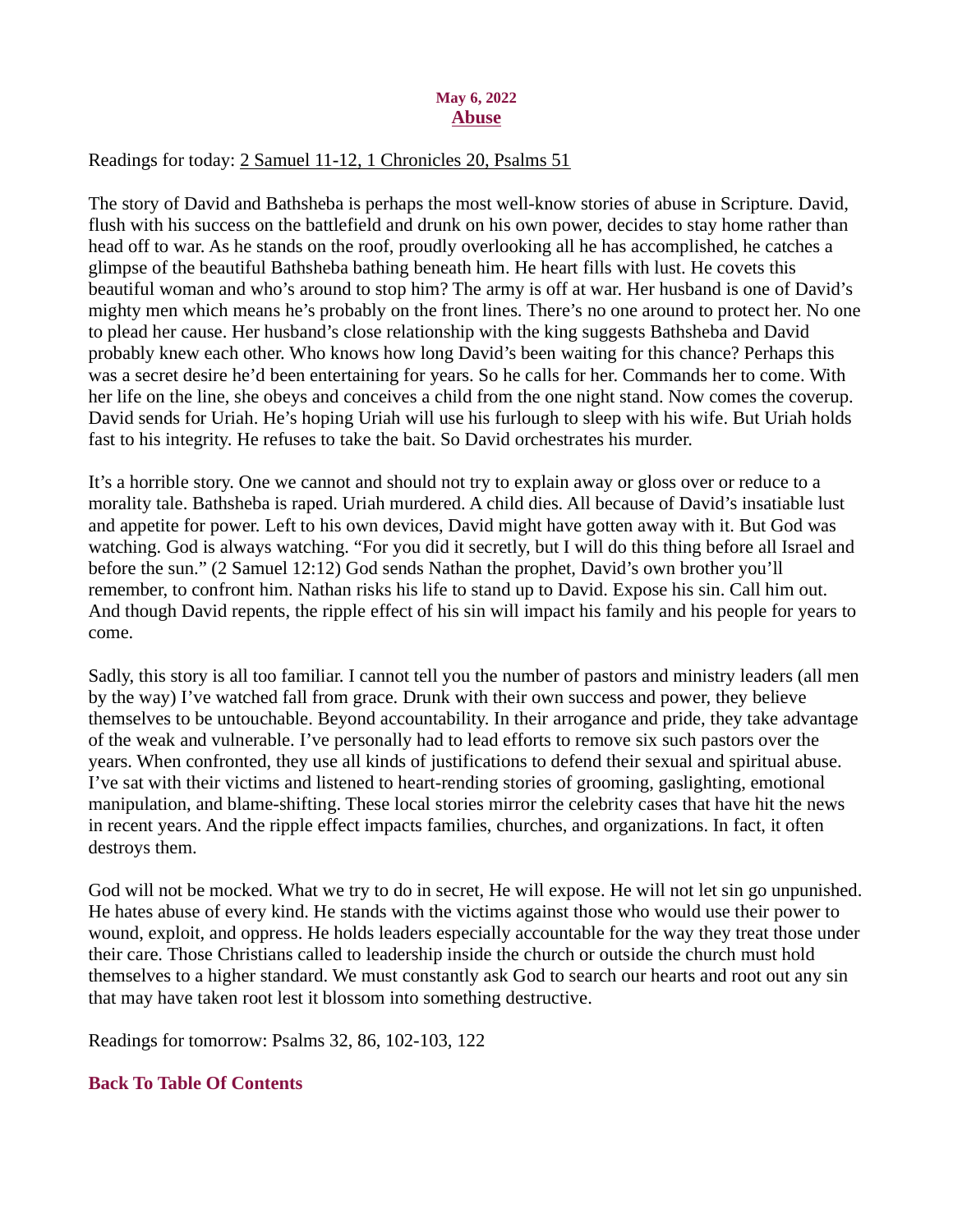#### May 7, 2022 **Confession**

### <span id="page-8-0"></span>Readings for today[: Psalms 32, 86, 102-103, 122](https://www.biblegateway.com/passage/?search=Psalms+32%2C+86%2C+102-103%2C+122&version=ESV)

The more I spend time with people, the more I am convinced that so much of our pain and heartache and struggle is because we do not truly understand who we are. We have a distorted self-image. We look in the mirror and we are blind to the true nature of the person looking back at us. This is why reading and re-reading and re-reading Scripture is so important. Within the pages of this precious book, God teaches us the deepest truths about ourselves. The narrative runs something like this...

"So God created man in his own image, in the image of God he created him; male and female he created them." (Genesis 1:27) You and I were designed to live in a world of perfection. A paradise called Eden. We were made in the image of God so that we might show forth the glory of God. We were given dominion and authority and power to rule over all God has made as a kind of vice-regent or undershepherd.

"Behold, I was brought forth in iniquity, and in sin did my mother conceive me." (Psalms 51:5) We abandoned our vocation. We rebelled against God. We aspired to be gods ourselves. In so doing, the image of God was marred. Corrupted. Poisoned. Every single human being since Adam and Eve's fall has been born in brokenness. Born in sin. Conceived in iniquity. From the moment the sperm fertilizes the egg, we are lost.

"Jesus answered him, "Truly, truly, I say to you, unless one is born again he cannot see the kingdom of God." (John 3:3) We are lost but we are not hopeless! Out of love, the Father sent His only Son into the world that whosoever would believe in Him would not perish in their sin. All who believe in Christ are born again. Born a second time. This time of the Spirit.

"Therefore, if anyone is in Christ, he is a new creation. The old has passed away; behold, the new has come." (2 Corinthians 5:17) Being born of the Spirit literally changes our DNA. Changes the fundamental reality of our existence. Gives us a new nature. A new heart. A heart of flesh sensitive to the leading of God to replace the heart of stone that was so rebellious and resistant. The image of God is now restored. Our vocation renewed. The commission re-issued. Go. Make disciples of all nations. Baptize. Teach. Fill the earth. Subdue. Have dominion. Share my glory with all of creation.

"In a moment, in the twinkling of an eye, at the last trumpet. For the trumpet will sound, and the dead will be raised imperishable, and we shall be changed." (1 Corinthians 15:52) The final promise. Jesus will come again. On the last day, a trumpet shall sound. The heavens will open. The dead will rise. And we shall be changed from one degree of glory to another. The imperfect shall be made perfect. The perishable shall be made imperishable. Sin and death will be destroyed. Eternity sets in. We are home.

This is the fundamental worldview of the Psalmist. It's the fundamental narrative they are singing about though the revelation of Jesus as Messiah still lies far off in the future. They trust in the steadfast love and faithfulness of the Father to bring about His will on the earth. They also understand this side of heaven that we are broken, sinful, corrupt creatures in desperate need of God's grace. And grace only comes as we confess. As we repent. It's more than feeling bad. More than feeling guilty. More than feeling ashamed. It's about turning from our sin. Turning towards God. Making the necessary changes in our lives in response to all God has done for us. "Blessed is the one whose transgression is forgiven,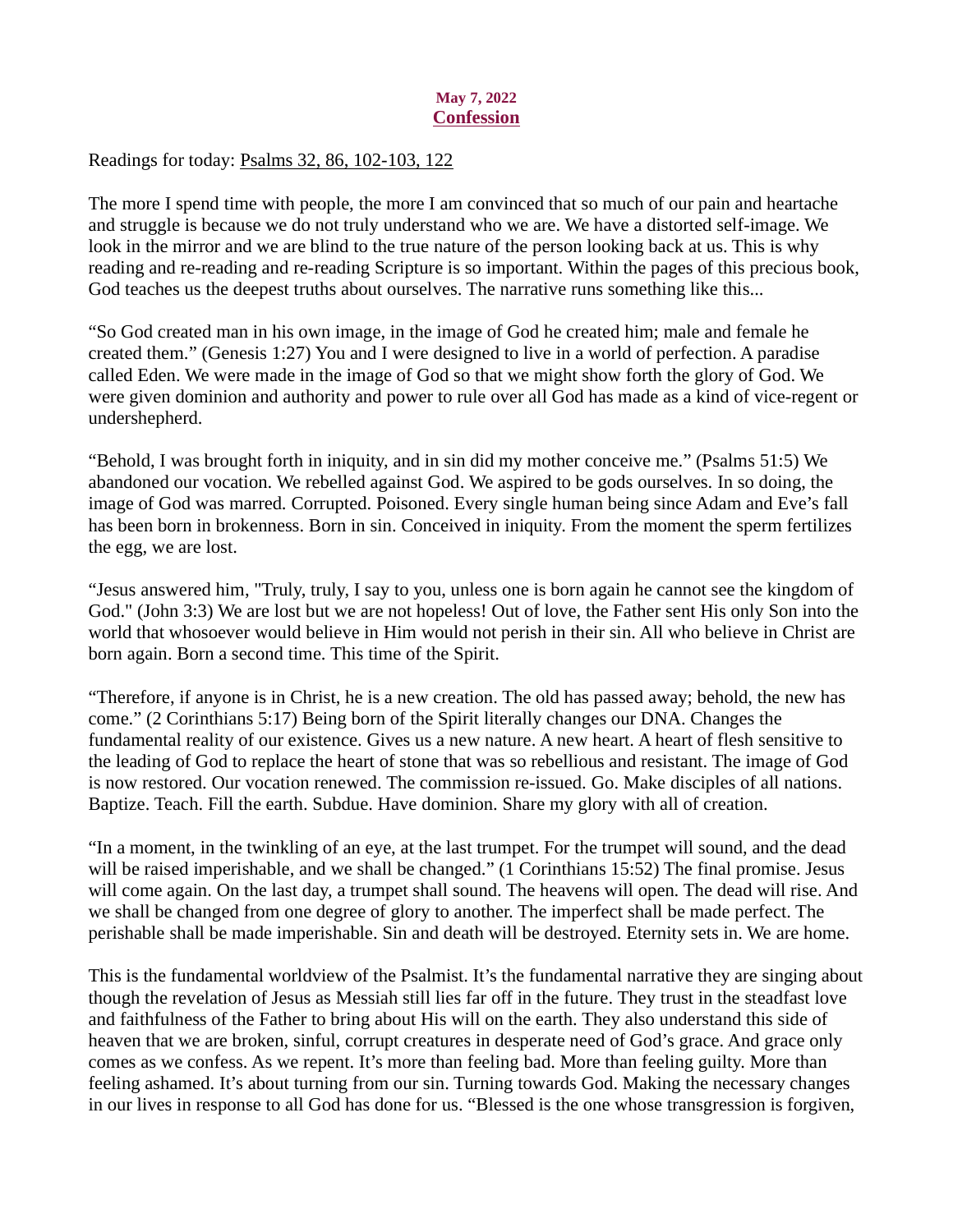whose sin is covered...I acknowledged my sin to you, and I did not cover my iniquity; I said, "I will confess my transgressions to the Lord," and you forgave the iniquity of my sin." (Psalms 32:1, 5)

What do you need to confess today? Where have you fallen short? Where do you feel enslaved? Afflicted? Ashamed? Guilty? In what areas of your life has the Spirit brought conviction? Is it your thoughts? Attitudes? Actions? Feelings? The life of a believer in Jesus is one of constant confession as we come before the Lord acknowledging our sin, receiving His grace, and learn to follow in His ways. Does this mean we should live our lives in constant guilt? Live our lives in constant shame? Absolutely not! God's love is everlasting! And His promise is sure! "For as high as the heavens are above the earth, so great is his steadfast love toward those who fear him; as far as the east is from the west, so far does he remove our transgressions from us." (Psalms 103:11-12) Cling to the love of God, sinner! Let His love be the cornerstone of your life! Let His grace set you free! Trust in His faithfulness to save you from depths of your sin!

Readings for tomorrow: None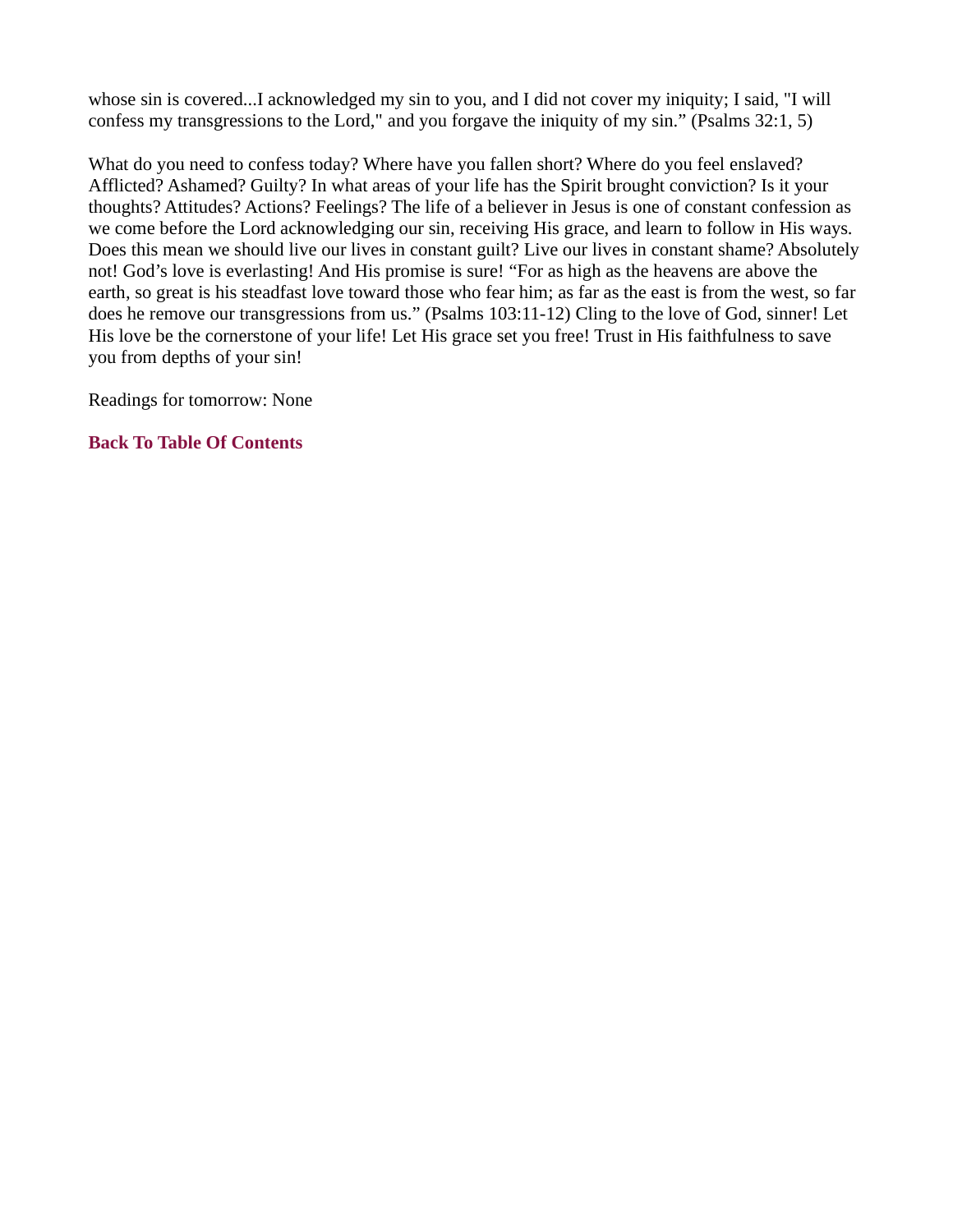#### May 9, 2022 **Dysfunction**

<span id="page-10-0"></span>Readings for today[: 2 Samuel 13-15](https://www.biblegateway.com/passage/?search=2+Samuel+13-15&version=ESV)

All families live with some level of dysfunction. Dysfunction occurs where unhealthy behavior (rage, addiction, abuse, neglect, etc.) is normalized, leading members of a family to make unhealthy accommodations rather than pursue repentance, forgiveness, and reconciliation. Left unchecked, dysfunction leads destructive patterns of behavior that often impact generations as unhealthy coping skills are passed down from parent to child. Breaking generational cycles of sin is extremely difficult and requires incredible courage as well as sacrifice as dysfunctional family systems often violently resist change. The same is true in human societies as well. They are simply "family systems" at a macro level.

The family of King David is perhaps the pre-eminent Biblical example of the dysfunctional family system. Of course, his situation is made much more complex by the cultural practice of polygamy which led to many children by many different wives and concubines, all seeking to ascend the line of succession. Dynastic considerations complicate what we read today but many lessons can be drawn that are helpful in our own lives. Amnon is the oldest son of David and heir apparent to the throne. As such, he has grown accustomed to power and privilege and simply taking what he wants when he wants it. His treatment of Tamar, his half-sister, is horrific in its own right but probably emblematic of how Amnon lives his life. Absalom is not much better. What begins as a noble desire to protect his sister from public shame ends in murder and a coup attempt against his own father. Who knows what prompted Absalom's move against David but it clearly was pre-meditated and even assisted by some of David's closest confidants. David doesn't help matters much. As king, he should have punished Amnon for his crime but instead appears to give him a pass. Once Absalom takes matters into his own hands, David appears both relieved and appalled. He refuses to forgive and reconcile with Absalom which only isolates him further and divides the royal household. David chooses to ignore the growing conspiracy until its almost too late and thus has to flee into exile. His family is shattered. His kingdom is divided. His country stands on the brink of civil war.

I think of my own family system. Several years ago, we went to counseling together to try and break dysfunctional patterns in our own lives. I had to learn to deal more effectively with my anger issues. I had to wrestle with my fears and failures and disappointments. I had to face the fact that I caused my children pain through the choices I made in how I responded to the difference circumstances we faced as a family. I had to take a long hard look at myself through Christ's eyes and repent. Ask for forgiveness. Pursue reconciliation. It wasn't easy. It's still not easy! It requires humility and sacrifice. I have to relinquish my need for control. My need to protect my kids from the consequences of the choices they make in life. My need to project "success" to the world around me. I've had to come to grips with the fact that my family is as broken as any and I am a major contributor to that brokenness because of my own sin issues. Honestly, it's a painful journey. Then again, dying to self is always painful.

What about your family system? If your family's story was included in the Scriptures, what would others see? What failures? What successes? Would they see patterns of repentance, forgiveness, and reconciliation? Or would they see pride, neglect, abuse, addiction, and rampant conflict? Or perhaps a mixture of both? Where is Christ at work in your family right now? What areas do you need Christ to pay particular attention to in order to bring healing, wholeness, grace and peace? Are there particular family members you need to be praying specifically for? Who are they? What are the issues? How are you contributing to the pain? Ask Christ to help you chart a different path. One that leads to true transformation.

Readings for tomorrow: Psalms 3-4, 13, 28, 55 [Back To Table Of Contents](#page-0-0)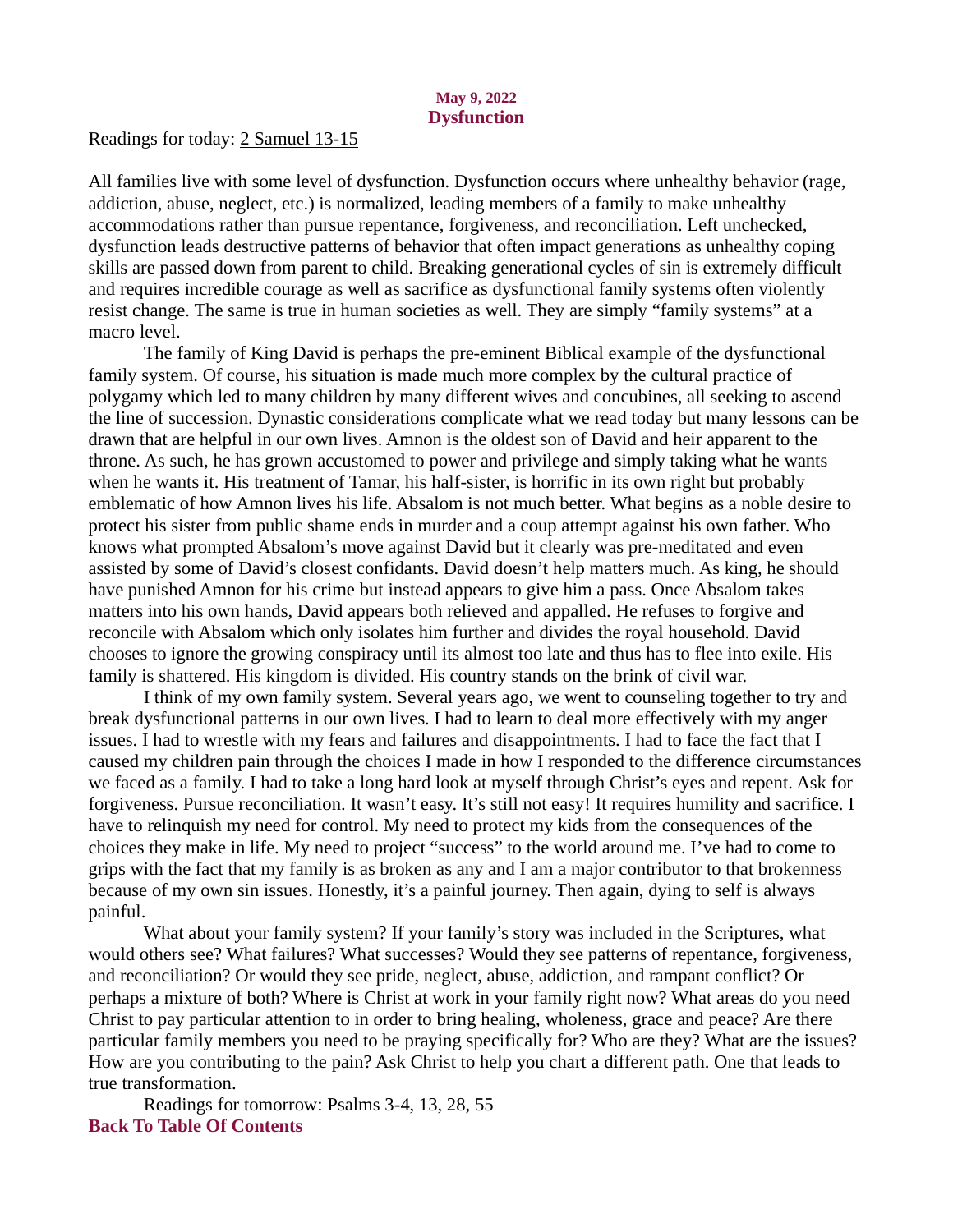#### May 10, 2022 The Lord is our Shield

<span id="page-11-0"></span>Readings for toda[y: Psalms 3-4, 13, 28, 55](https://www.biblegateway.com/passage/?search=Psalms+3-4%2C+13%2C+28%2C+55&version=ESV)

"But you, O Lord, are a shield about me, my glory, and the lifter of my head." (Ps. 3:3)

"In peace I will both lie down and sleep; for you alone, O Lord, make me dwell in safety." (Ps. 4:8)

"But I have trusted in Your steadfast love; my heart shall rejoice in your salvation. I will sing to the Lord, because He has dealt bountifully with me." (Ps. 13:5-6)

"The Lord is my strength and my shield; in Him my heart trusts, and I am helped; my heart exults, and with song I give thanks to him. The Lord is the strength of His people; He is the saving refuge of His anointed." (Ps. 28:7-8)

"Cast your burden on the Lord, and He will sustain you; He will never permit the righteous to be moved." (Ps. 55:22)

These are some of my favorite verses in the Psalms. In the midst of civil war and exile and hardship, David sings of the goodness of God. He sings of the faithfulness of God. He sings of provision and protection of God. A careful reader will naturally ask "why?" Why would David rest on such promises when his entire kingdom has been upended? How can David be so confident when his own flesh and blood has betrayed him? Is David naive? Is David's faith blind? Is he just putting spiritual platitudes and cliches to music? Not at all.

David is a man well acquainted with grief and sorrow. David is a man who's seen violence and evil and suffering up close and personal. David is a man who's grappled with his own demons. He is no innocent. He is no snowflake. He is no dilettante. He's come by his faith honestly. He's taken great risks over the course of his life and found God faithful. He's met God on the mountaintops in his great victories. He's met God at the bottom of the pit in his sin and despair. Through it all David has learned some things. He's learned he's a broken man. A man capable of great evil. A man who is as susceptible to pride and corruption as anyone. Perhaps more so because of the position he holds. He's also learned God is steadfast and faithful. He will literally never let David go. This gives David comfort when times get hard which is why he's able to pen the words above.

The great John Newton - author of Amazing Grace - once remarked towards the end of his life that had had learned two things. First, he was a great sinner. Second, Christ was an even greater Savior. Newton had been a slave ship captain for many years before becoming active in the abolitionist movement. I imagine he lived with much regret for the things he had done and the way he had helped perpetuate one of the great evils in human history. And yet, Newton also knew God's love was greater and more faithful still! It's why he could write, "Amazing grace, how sweet the sound that saved a wretch like me! I once was lost but now am found, was blind but now I see."

What about you? How did it feel to read the Psalms today? We're several months into our Bible reading plan and it's easy to forget or just go through the motions. Let me encourage you to really take some time today and pray over the verses listed above. Let God's Spirit impress them deep on your heart. Maybe even memorize them so you have them to hold onto when times get difficult as they invariably will. Life is this world is hard. Live for any length of time and you will become well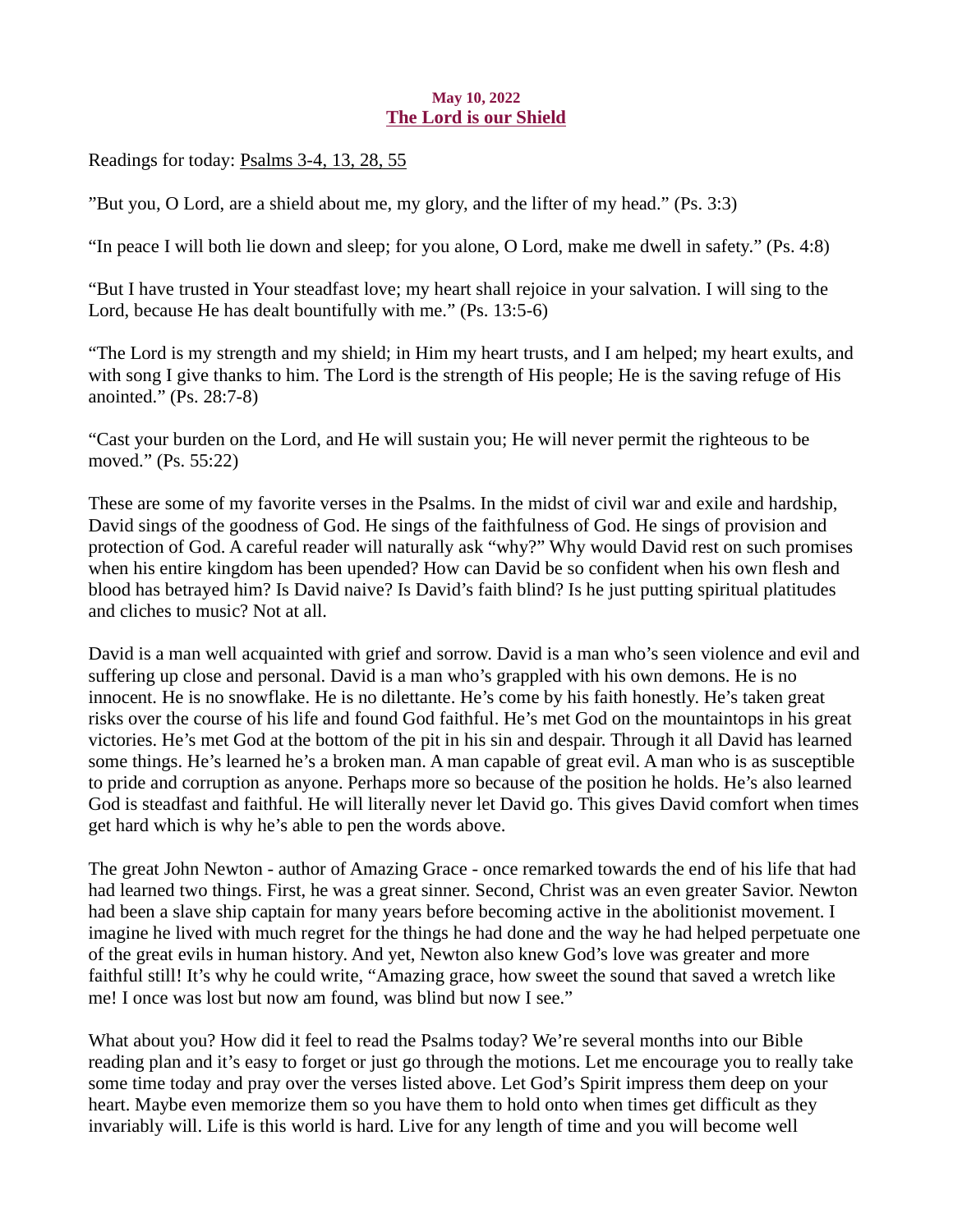acquainted with grief and sorrow. You will probably witness violence and evil and suffering. You may even experience it firsthand yourself. You will have to grapple with your own demons just like David and John Newton did. But as you bring yourself before the Lord each day authentically and honestly and transparently, you will find in Him a refuge. A shield. A comfort. A peace. This is His promise to all who would follow Him.

Readings for tomorrow: 2 Samuel 16-18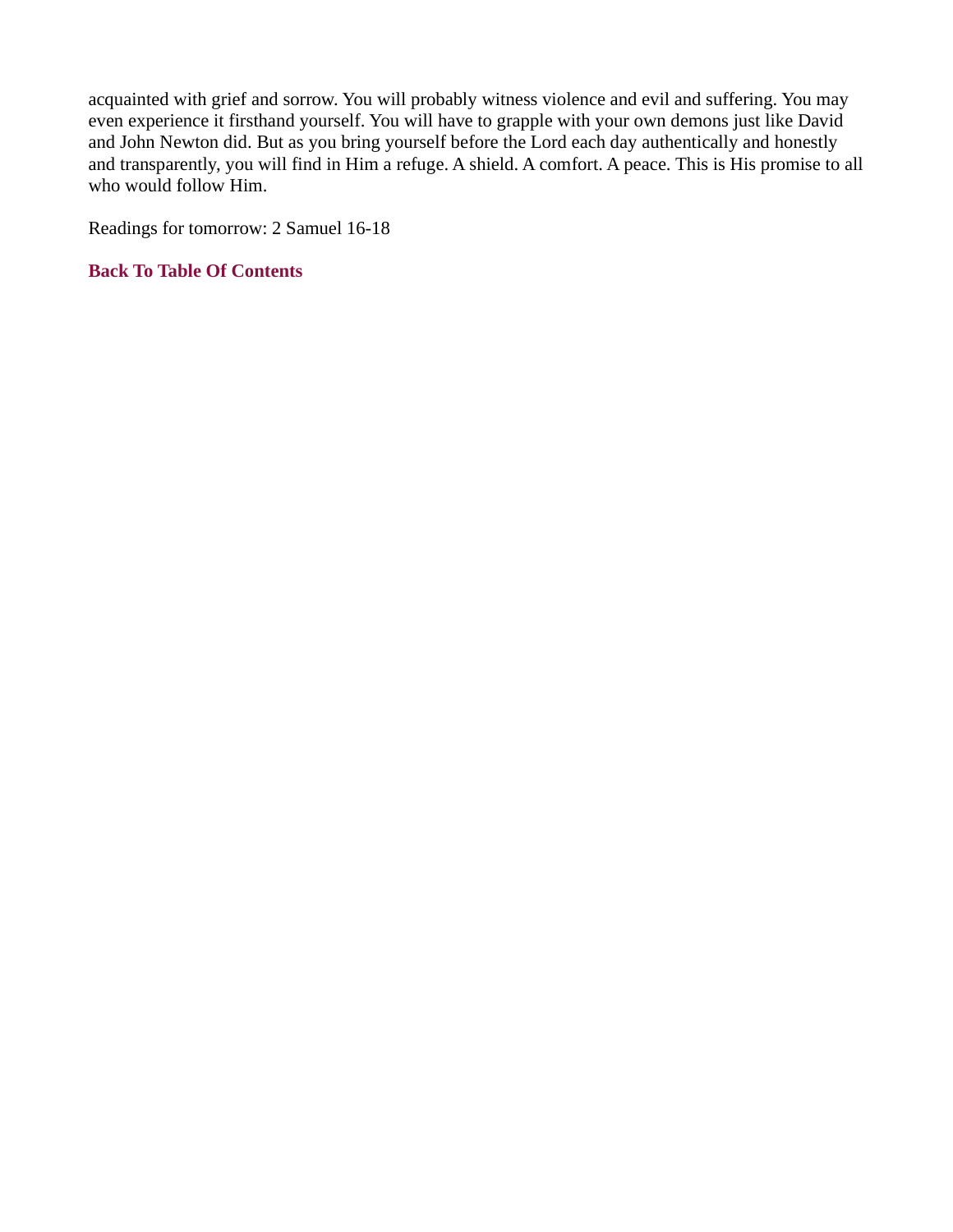### May 11, 2022 Failing to Forgive

<span id="page-13-0"></span>Readings for toda[y: 2 Samuel 16-18](https://www.biblegateway.com/passage/?search=2+Samuel+16-18&version=ESV)

There are consequences when we fail to forgive from the heart. Consequences when we fail to reconcile. Consequences when we fail to follow God's will and seek to restore broken relationships. The impact of those consequences tend to be commensurate with the authority and power and influence we wield. So a parent who refuses to take this step with their child can impact future generations. An employer who refuses to take this step with employees can cost a company. A pastor who refuses to take this step with her/his congregation can split a church.

David was a king. A man who held the power of life and death in his hands. A man whose authority was supreme and final. The impact of his decisions impacted not just him and his household but a nation. This is true not only in the Absalom narrative but also at other times in David's life. There is a ripple effect to the decisions he makes. When he makes good and godly decisions, the nation is blessed. When he makes poor and ungodly decisions, the nation is cursed. As we read the other day, David's refusal to execute justice when his daughter Tamar was raped creates a crisis in his family that eventually spreads to the nation. Absalom takes matters into his own hands leading to his exile. David brings him back but refuses to forgive him from the heart and restore him to his place. In his isolation, Absalom begins to conspire to steal the kingdom. David seems blissfully unaware as the Absalom's influence grows. He's almost caught completely by surprise when the news finally comes and he has to flee for his life. The ripples grow as allegiances shift and new alliances are formed. Ahithophel sides with Absalom. Hushai with David. Joab goes with David so Absalom makes Amasa his new general. Abiathar and Zadok stay in Jerusalem as priests but remain loyal to David. Shimei curses David. Ziba makes his move to take over what's left of the household of Saul. Everyone, it seems, is looking out for themselves. Such is the chaos that happens when forgiveness and reconciliation are ignored. It leads to all kinds of brokenness, suffering, and pain.

We've all probably had this experience. A friend says something or does something that hurts. We refuse to forgive. Now the rest of our friends feel forced to choose sides. A marriage breaks up. Divorce papers are signed. Once again, friends and family feel forced to take sides. A business deal goes south. Partners split up. Lawyers are called to divide up the assets. Clients and customers are pressured to declare their loyalties. Seasons of ministry come to an end. Pastors are let go. Forced out in some cases. Congregations split. Such experiences are painful and never easy. Too many of us take the path of least resistance which is avoidance. Abandoning the relationships we once enjoyed because forgiveness is too hard. Reconciliation too much. The way of Jesus too difficult.

And yet, Jesus' words continue to haunt us. Continue to push us. Continue to convict us. Forgiveness and reconciliation are essential to the Christian life. Coming to terms with our brothers and sisters is required by Jesus if we are to call ourselves His disciples. We are not given any other options. Jesus doesn't leave us any other choices. Jesus wants His family to be unified not just in name but from the heart.

"Forgive us our sins, as we forgive those who sin against us...For if you forgive others their trespasses, your heavenly Father will also forgive you, but if you do not forgive others their trespasses, neither will your Father forgive your trespasses." (Matthew 6:12, 14-15)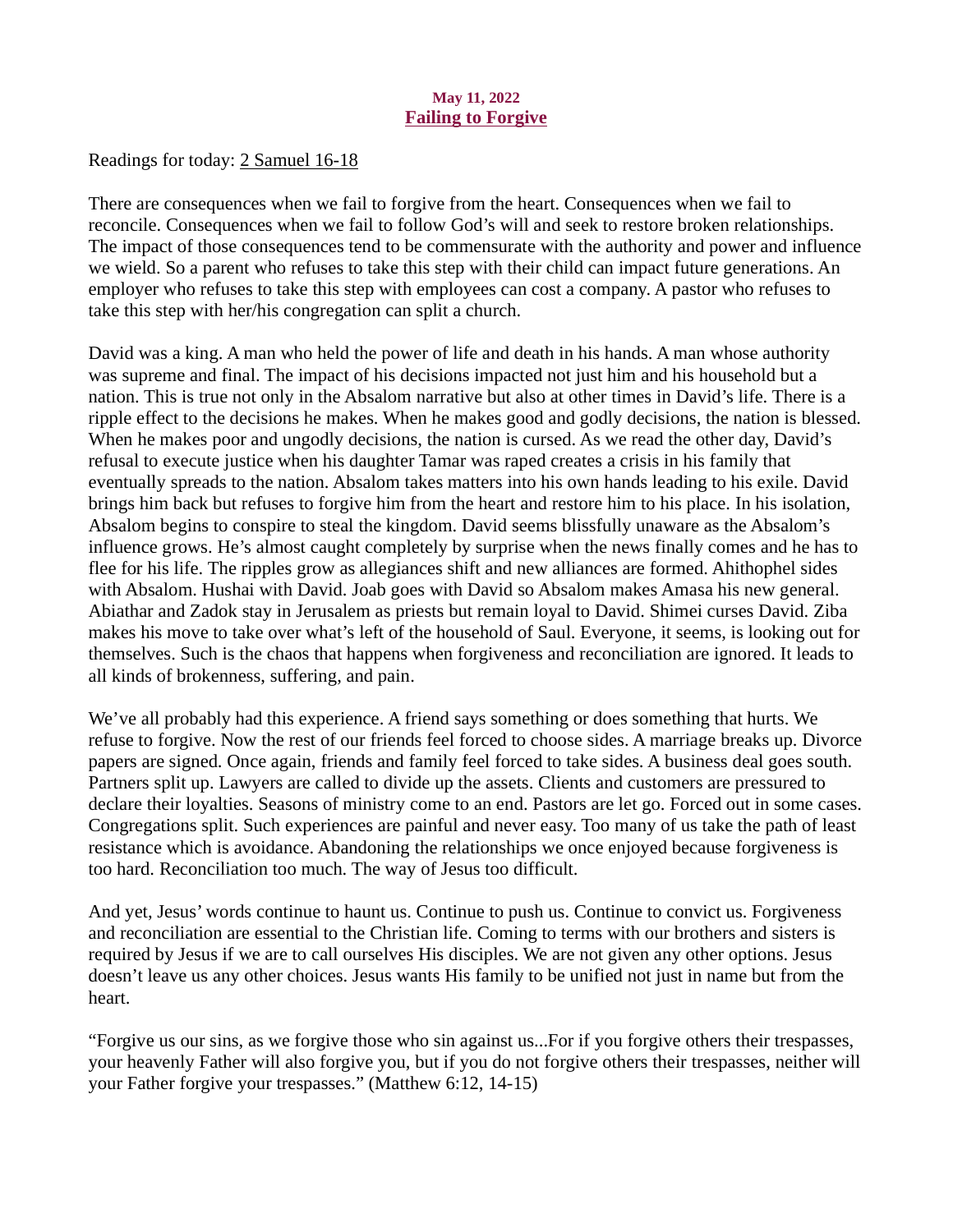"Then Peter came up and said to him, "Lord, how often will my brother sin against me, and I forgive him? As many as seven times?" Jesus said to him, "I do not say to you seven times, but seventy-seven times." (Matthew 18:21-22)

"And whenever you stand praying, forgive, if you have anything against anyone, so that your Father also who is in heaven may forgive you your trespasses." (Mark 11:25)

Think of the pain that could have been avoided had David listened to God. Think of the pain in our own lives that could be avoided if only we would listen to God. Who is Jesus calling you to forgive today?

Readings for tomorrow: Psalms 26, 40-41, 58, 61-62, 64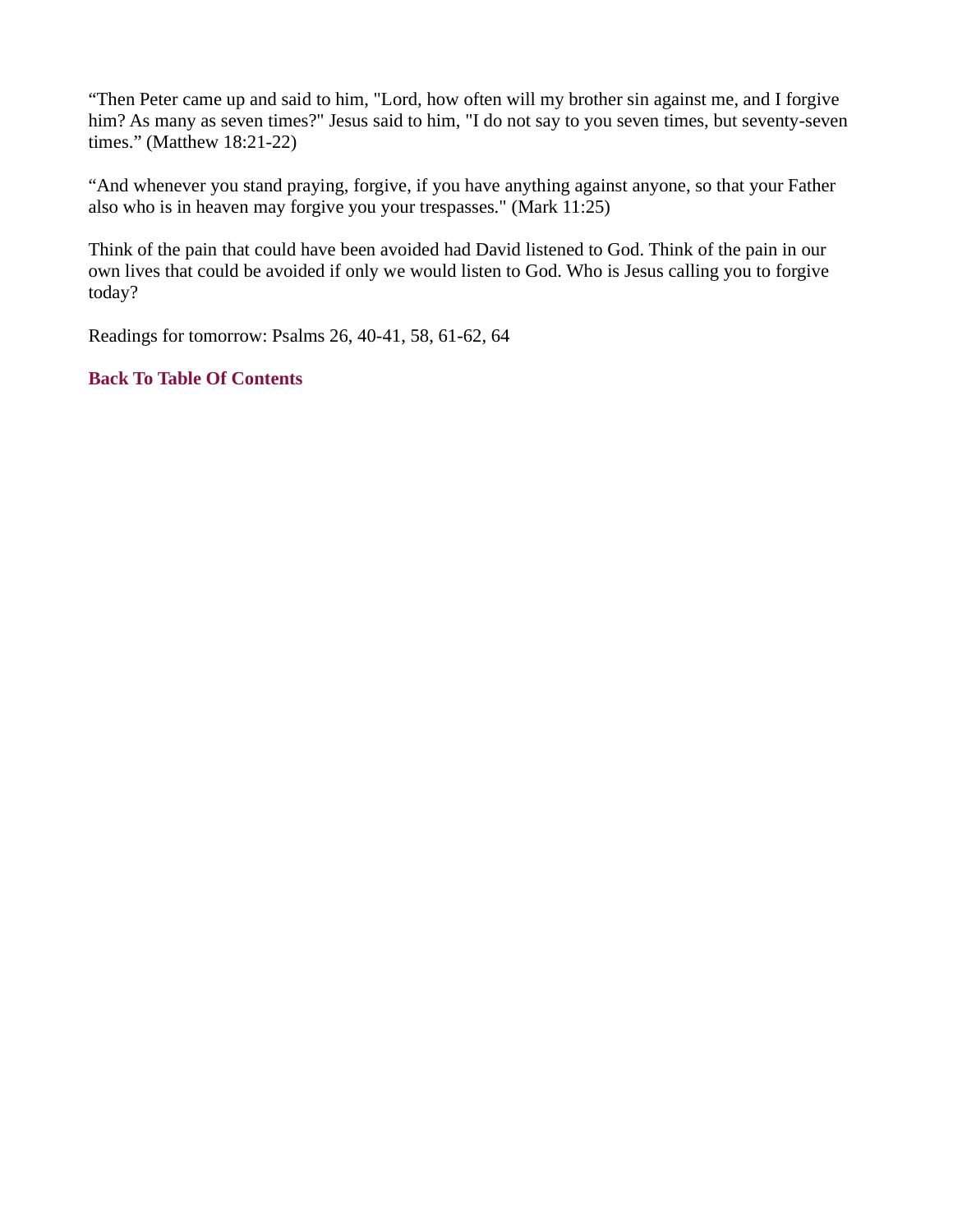#### May 12, 2022  $``40"$

<span id="page-15-0"></span>Readings for toda[y: Psalms 26, 40-41, 58, 61-62, 64](https://www.biblegateway.com/passage/?search=Psalms+26%2C+40-41%2C+58%2C+61-62%2C+64&version=ESV)

It's easy to forget that the Psalms were actually songs. They were set to music. They were meant to be sung not just read or spoken aloud. The people of Israel sang them when they gathered for worship. They sang them in their homes and villages. They sang them whenever they got together to give God praise.

One of my favorite rock groups of all time is U2. Many years ago, they put Psalm 40 to music. Gathered a crowd of thousands of people in 1983 at Red Rocks to sing it. Though I wasn't present at that particular concert, the video of it is powerful and brings back memories of other concerts I attended where Bono belted out these biblical lyrics to a largely secular audience and they joined him in singing with all their hearts.

## https://youtu.be/CMVghDg-ePc

Readings for tomorrow: 2 Samuel 19-21, Psalms 5, 8, 42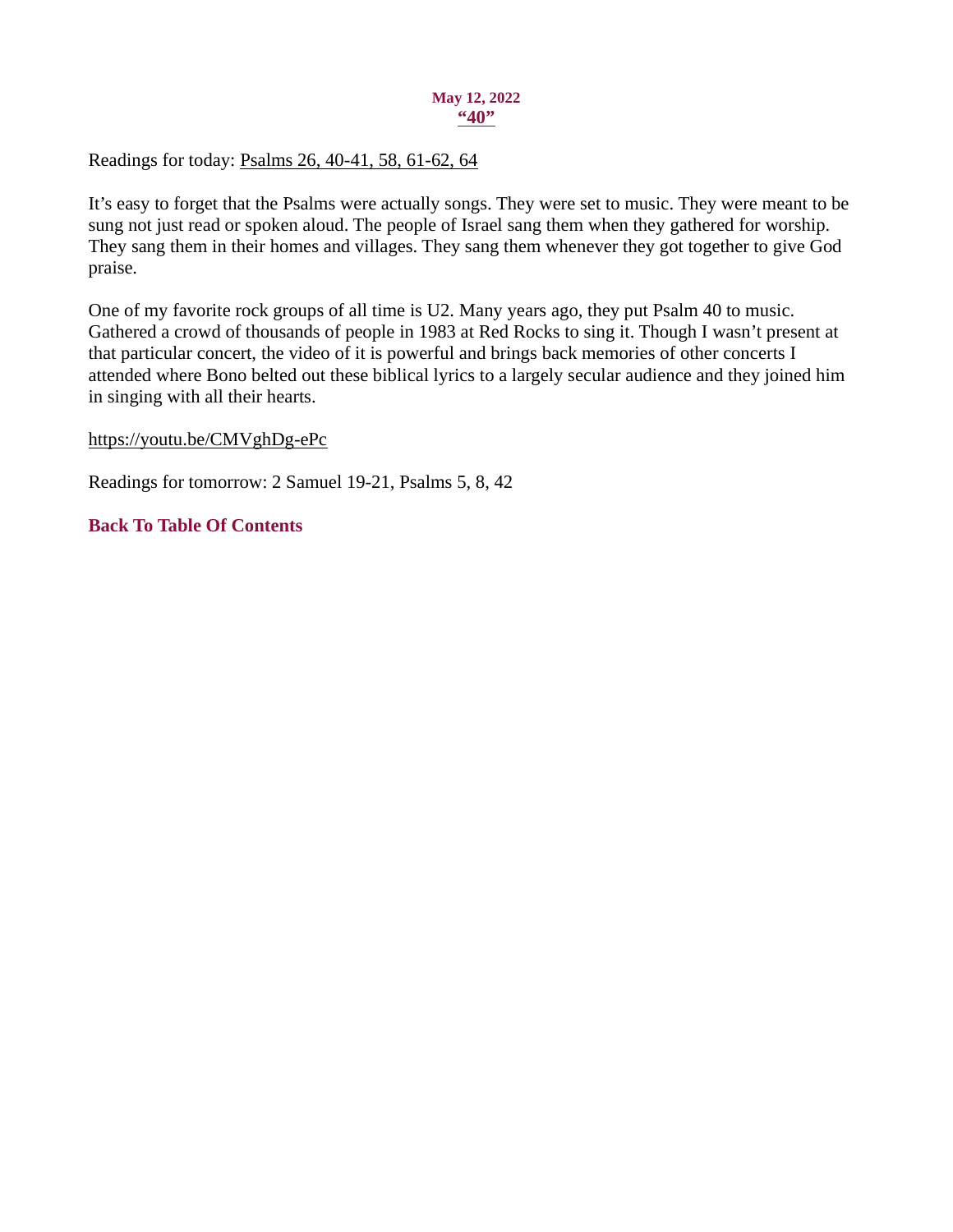### May 13, 2022 **Division**

<span id="page-16-0"></span>Readings for toda[y: 2 Samuel 19-21, Psalms 5, 38, 42](https://www.biblegateway.com/passage/?search=2+Samuel+19-21%2C+Psalms+5%2C+38%2C+42&version=ESV)

We are a fickle people by nature. Driven by our emotions, we struggle to forgive. Struggle to reconcile. Struggle to work past our pain. Our differences. Our jealousies. Our frustrations. Our failures. These struggles lead us to division as we each go our own way.

David grieves for his son Absalom and almost loses his kingdom a second time.

The ten tribes of Israel grow jealous of the tribe of Judah and rebel a second time under the leadership of Sheba.

Shimei comes before the king seeking forgiveness for his rash words when David was fleeing for his life. Abishai wants to execute him on the spot.

Mephibosheth and Ziba both lay claim to the king's favor.

Joab kills Amasa in cold blood out of anger at being relieved of command.

Israel suffers because of an ungodly act committed by King Saul against the Gibeonites and makes atonement through human sacrifice.

We humans have a tendency to make a mess of things. It is just so hard for us to take a step back and see the bigger picture. We are highly reactive creatures. Refusing to give others the benefit of the doubt. Refusing to extend grace to those who have hurt us or disappointed us or let us down. We would much rather hold onto our anger. Hold onto our pain. Keep a detailed record of wrongs that we can trot out anytime we feel threatened or afraid. We justify our actions or inactions and the cycle of division continues.

Think about how we do life these days. Many jump from church to church to church, never really putting down roots. Just as soon as we are let down or disappointed, we move on. Always with a "godly" justification, of course. "I'm not being fed." "I don't feel connected." "I don't like this pastor or that leader or they didn't meet my needs." It's just easier to move down the street to the next church rather than work through our issues. Think about the number of different denominations that exist today. While some diversity may be legitimate, the fact that we divide over such petty, non-essential issues is a stain on the Body of Christ. It is direct rebellion against the command of our Lord to be one, even as He and the Father are one.

But it's not just churches who have this issue. It is society as a whole. Republicans and Democrats can't even exist in the same room anymore. Conservatives and liberals see themselves as mortal enemies. How many parents have I watched switch their kid to a different sports team rather than work through disappointment and conflict? How many schools and teachers have watched families walk out their door because of a bad experience rather than sit down and work through the issues? How many businesses lose long-time customers over the smallest of disappointments? The examples are legion in our culture today.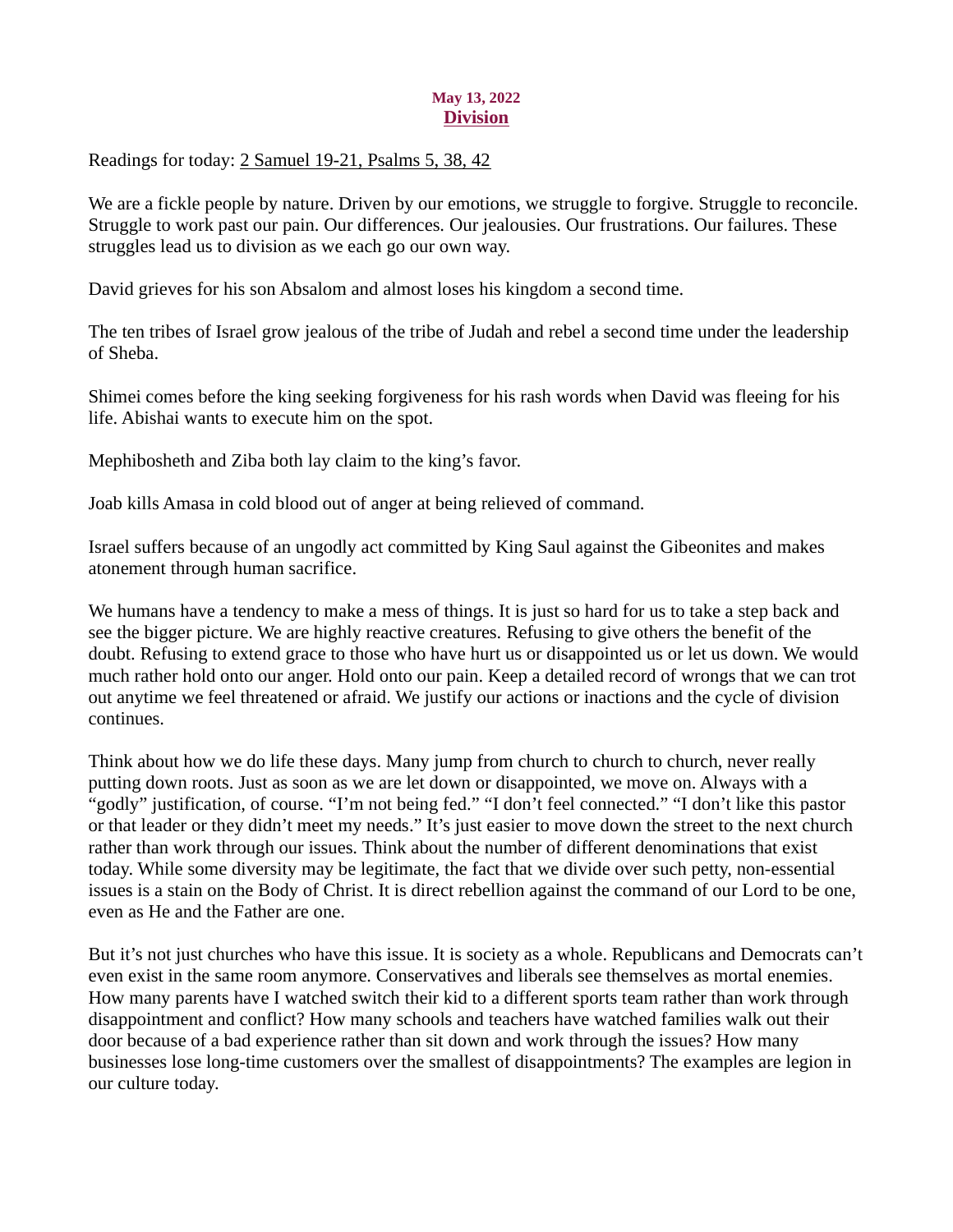<span id="page-17-0"></span>Division leads to weakness. The inability to face our fears, admit our failures, and work through problems creates a lack of resiliency emotionally, physically, and spiritually in both the individual and society as a whole. We simply lack the capacity to process our pain and disappointment in a healthy way. We look for someone to blame. We attack. We accuse. We react. We rush in. And the results are often tragic.

So what's the answer? Confession. "For my iniquities have gone over my head; like a heavy burden, they are too heavy for me...I am utterly bowed down and prostrate; all the day I go about mourning...I am feeble and crushed; I groan because of the tumult of my heart. O Lord, all my longing is before you; my sighing is not hidden from you." (Psalms 38:4, 6, 8-9) Humility. "But I, through the abundance of your steadfast love, will enter your house. I will bow down toward your holy temple in the fear of you. Lead me, O Lord, in your righteousness because of my enemies; make your way straight before me." (Psalms 5:7-8) Seeking God. "As a deer pants for flowing streams, so pants my soul for you, O God. My soul thirsts for God, for the living God. When shall I come and appear before God?" (Psalms 42:1- 2)

Readings for tomorrow: 2 Samuel 22-23, Psalms 57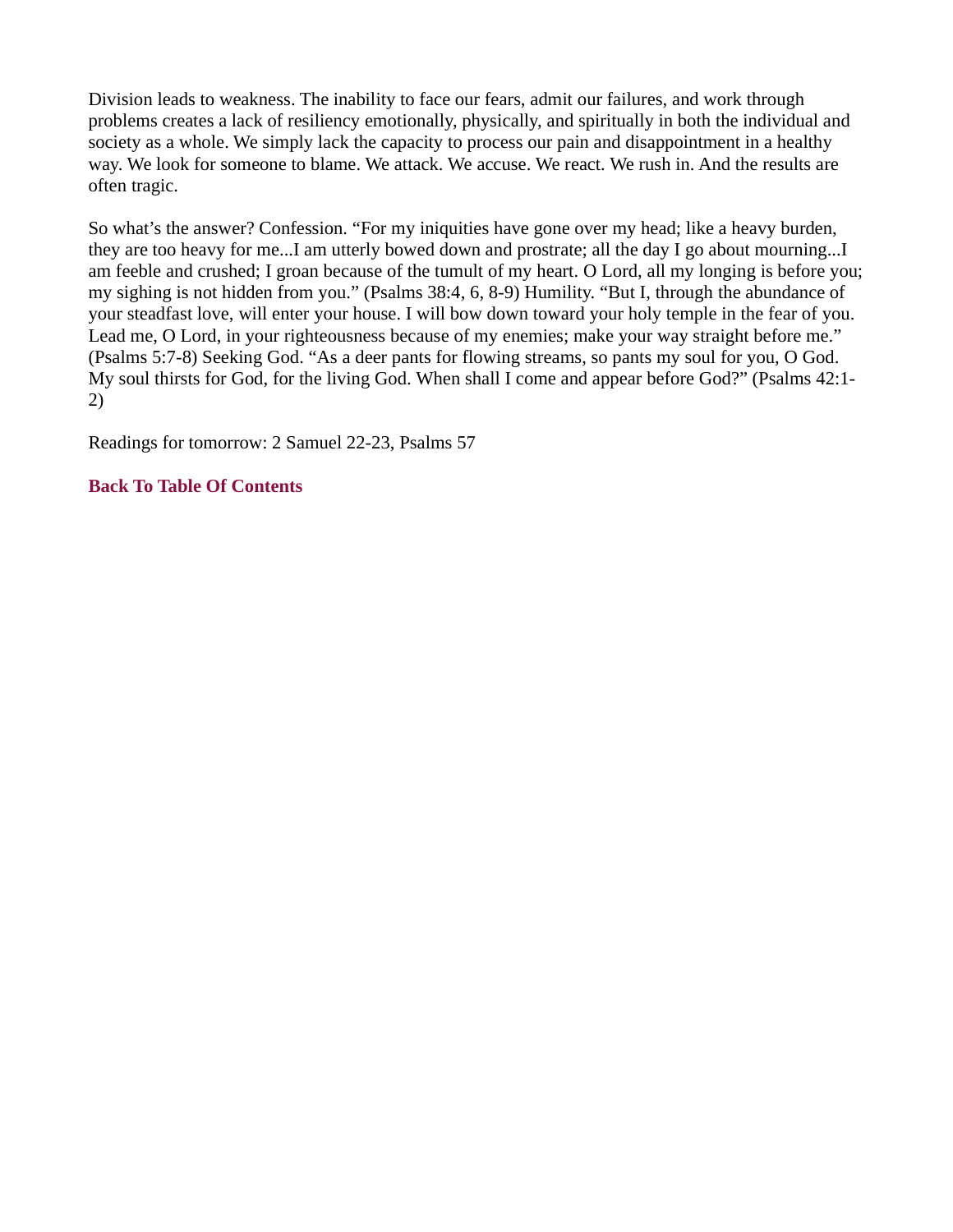#### May 14, 2022 Thy will or thy will? Readings for today: [2 Samuel 22-23, Psalms 57](https://www.biblegateway.com/passage/?search=2+Samuel+22-23%2C+Psalms+57&version=ESV)

"There are only two kinds of people in the end: those who say to God, 'Thy will be done,' and those to whom God says, in the end, 'Thy will be done. ' All that are in Hell, choose it. Without that self-choice there could be no Hell. No soul that seriously and constantly desires joy will ever miss it." - C.S. Lewis, The Great Divorce

I thought about these words from Lewis when I read 2 Samuel 22:26-28 today. "With the merciful you show yourself merciful; with the blameless person you show yourself blameless; with the purified you deal purely, and with the crooked you make yourself seem tortuous. You save a humble people, but your eyes are on the proud to bring them down." There is a reciprocity to our relationship with God. He promises to draw near those who draw near to Him. (James 4:8) This is not a "worksrighteousness" philosophy. This isn't about earning God's favor or trying to win your way into heaven. It's simply a recognition of the reality that those who truly seek God with all their heart will quite naturally find themselves longing to draw near to Him. Longing to be more like Him. Longing to take on the characteristics and qualities God has revealed about Himself. God is merciful and gracious so the "God-seeker" will naturally want to become merciful and gracious themselves. God is blameless and righteous so the God-seeker will naturally want to follow God's law and obey His commands. God is pure and holy so the God-seeker will naturally separate themselves from anything resembling sin. And the key to becoming this kind of person is humility. Dying to self so that we might live for the glory of God alone.

Now here's the really crazy thing. Through the wonders of neuroscience, we now know that the thoughts, attitudes, and actions we engage in literally shape and re-shape our brains. Myelin sheaths form along our neural pathways which, in turn, become self-reinforcing. It's why it's so hard the older we get, the harder it is for us to change. Some patterns have just become too ingrained. Hopefully, our parents helped us set godly patterns when we were young. Setting our feet on the path towards righteousness so that when we got older we didn't depart from it. Sadly, far too many of us had sinful patterns of selfishness, greed, addiction, indulgence, etc. as our parents mowed down every potential obstacle, insulated us from every disappointment, and protected us against all hardship and pain. The result is not only a lack of resiliency and an unwillingness to grow up and take on responsibility but even more tragically, we have become proud and self-centered. We demand our own way and we refuse to submit even to God.

What do we expect will happen when we come before the judgment throne of God at the end of our lives? Do we really expect a person who has spent a lifetime pursuing their own ends and chasing their own dreams to suddenly do an about face? Do we really expect a person who has spent a lifetime accumulating great wealth and indulging every desire and pursuing every pleasure to suddenly surrender these things to God? Here's the hard but honest truth. God will not force anyone to spend eternity with Him. No one ends up in a place they did not choose. Even now, we are charting a course towards heaven or hell. The thoughts, attitudes, and actions we engage in are shaping us and preparing us for where we will spend eternity. What kind of person are you? What kind of person are you in the process of becoming? Are you intentionally cultivating a way of life that says to God, "Thy will be done" or are you intentionally cultivating a way of life that says to God, "My will be done?" There is no middle ground. There is no neutral territory. You are either on the path towards heaven or the path towards hell. Let the Spirit set your feet on the narrow path that leads to salvation!

Readings for tomorrow: None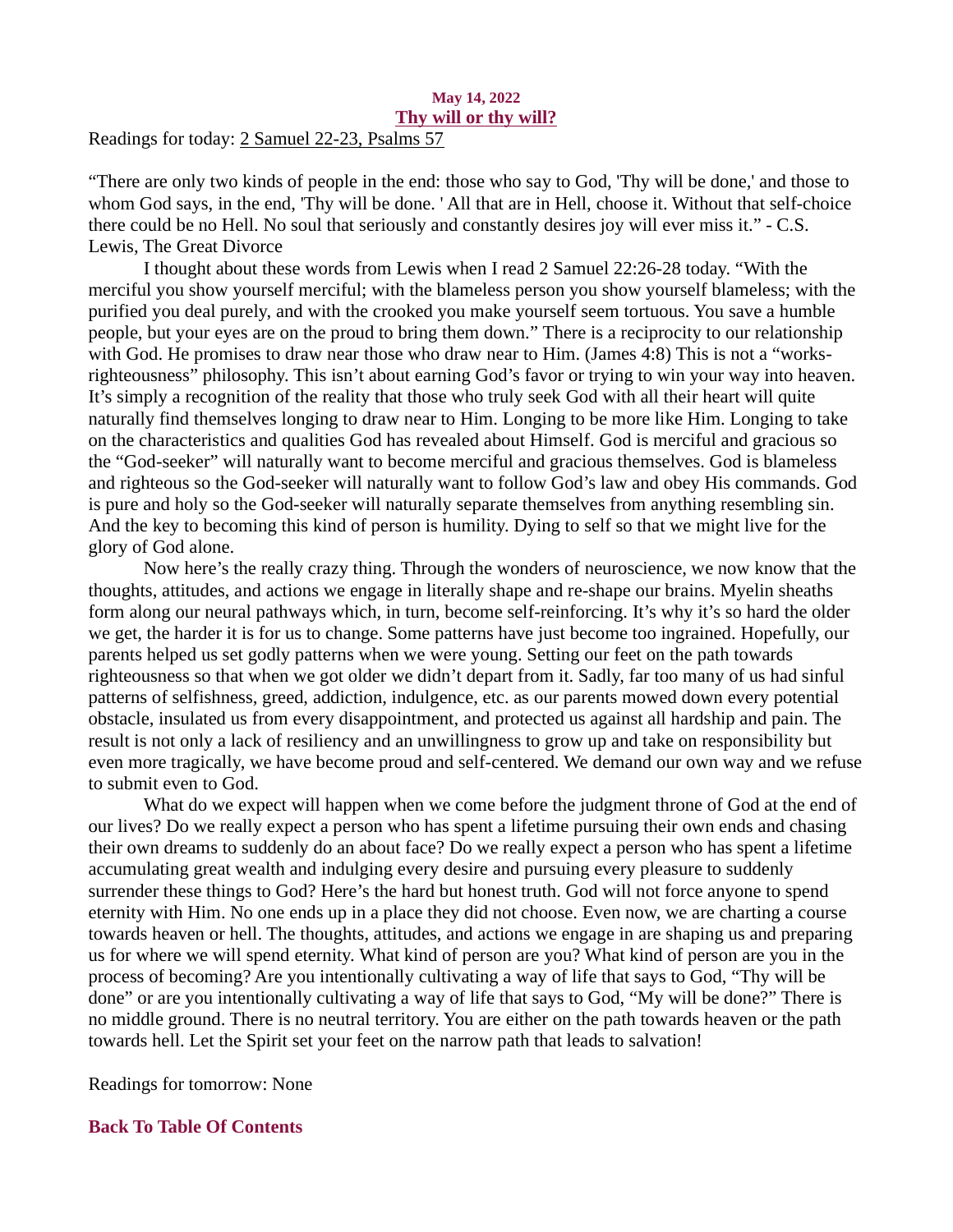### May 16, 2022 God Reigns!

<span id="page-19-0"></span>Readings for toda[y: Psalms 97-99](https://www.biblegateway.com/passage/?search=Psalms+97-99&version=ESV)

When I look at the world around me, I find it easy to get discouraged. My wife tells me it's because I pay far too much attention to the news on and I will readily admit I have a difficult time turning it off. The brutal invasion of Russia into Ukraine. Severe drought and famine in eastern Africa. Food insecurity and starvation in so many parts of the world. The impact of climate change on developing nations. Persecution of fellow Christians in countries where it is illegal to worship much less share the good news of the gospel. The deeper the Spirit takes me into Christ, the more these things effect me. I am often troubled when I pray. I often find myself brooding over the chaos of the world. Wondering when God will finally put an end to it all.

I am just as troubled for events here at home. The mass shootings at local grocery stores and churches. The rise in white supremacy and other hate groups. The desperate plight of the poor as inflation continues to rise. The rage that seems to simmer under the surface of our society. The impotence of our political leadership who are more beholden to hyper-partisanship than they are the welfare of our nation. Even more locally, I am baffled by the ability of people to walk away from relationships they've cultivated for years. Troubled by our wide-spread lack of resiliency. Our inability to process disappointment and pain in healthy ways. The deeper the Spirit takes me into Christ, the more I realize how essential forgiveness and reconciliation are to the life of any community. Be it a family, church, school, business, town, etc. We simply cannot survive without it and yet fewer and fewer people seem capable of grace.

I am broken by the personal and pastoral experiences I've had recently. I recently officiated a memorial service for a 32 year old young man. Sitting with the family in their grief broke my heart. I have another dear friend who is a young dad potentially facing an uncertain future due to an unexpected diagnosis. I know several couples who are struggling to hold their marriages and families together. I know too many teenagers who are fighting depression and anxiety. Yes, I know this is part of what I signed up for but it doesn't make it any easier. I certainly am no superman. My heart breaks on almost continual basis for those I love and have the privilege to serve.

So where do I go to find hope? I turn to the Psalms. Listen again to these glorious, encouraging words. "The Lord reigns, let the earth be glad; let the distant shores rejoice. Clouds and thick darkness surround him; righteousness and justice are the foundation of his throne. Fire goes before him and consumes his foes on every side. His lightning lights up the world; the earth sees and trembles. The mountains melt like wax before the Lord, before the Lord of all the earth. The heavens proclaim his righteousness, and all peoples see his glory." (Psalm 97:1-6) What a declaration of hope! God reigns! Not God will reign or God has reigned. No! God reigns in the present tense! He reigns in the here and now. He reigns over the chaos. He reigns over the pain. He reigns over disease and death. He reigns over it all. Globally. Domestically. Locally. Personally. God reigns! And because God reigns, I can be glad. Even in the midst of all my fears. Even as I stumble under the weight of all my burdens. Even when I am discouraged or troubled or broken. God reigns. I can rejoice. "Light shines on the righteous and joy on the upright in heart. Rejoice in the Lord, you who are righteous, and praise his holy name." (Psalm 97:11-12)

Now I know many will argue this doesn't change a thing. It's not like war and violence and sickness and suffering are going away anytime soon. They will use world events as evidence to push back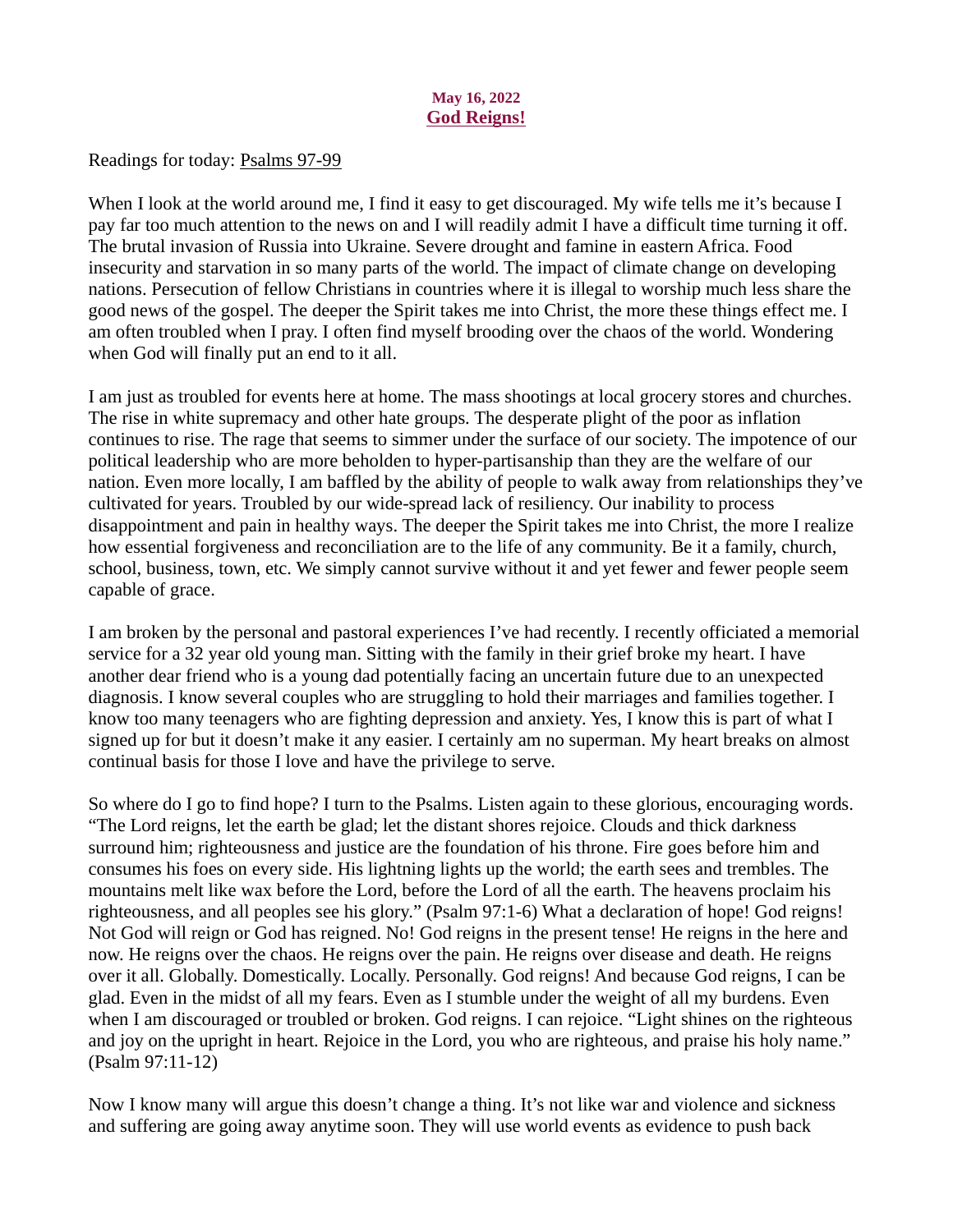against the idea of a good and holy and righteous and sovereign God. They will argue it's impossible for God to be all these things when there is so much wrong in the world. This leaves us with one of only two conclusions…so they say. Either God isn't good. Isn't holy. Isn't righteous. And perhaps doesn't care. Or God is not sovereign. He is not all-powerful. He doesn't reign and is at the mercy of the same forces we are that operate with impunity in our world. To be honest, if I didn't have faith. If I hadn't encountered God personally. If I didn't know God on an intimate level, I might be tempted to agree.

But I do believe. I do have faith. Even in the darkness, I trust the light will one day dawn. Even when the world is crashing down around me, I trust the One who holds all things in His hands. Even when the lives of those I love seem to be falling apart, I trust the One who holds all things together. God reigns! God is on His throne! God is sovereignly directing all things for His glorious purposes! So I will sing! I will "sing to the Lord a new song, for he has done marvelous things; his right hand and his holy arm have worked salvation for him. The Lord has made his salvation known and revealed his righteousness to the nations. He has remembered his love and his faithfulness to Israel; all the ends of the earth have seen the salvation of our God." (Psalm 98:1-3)

Readings for tomorrow: 2 Samuel 24, 1 Chronicles 21-22, Psalms 30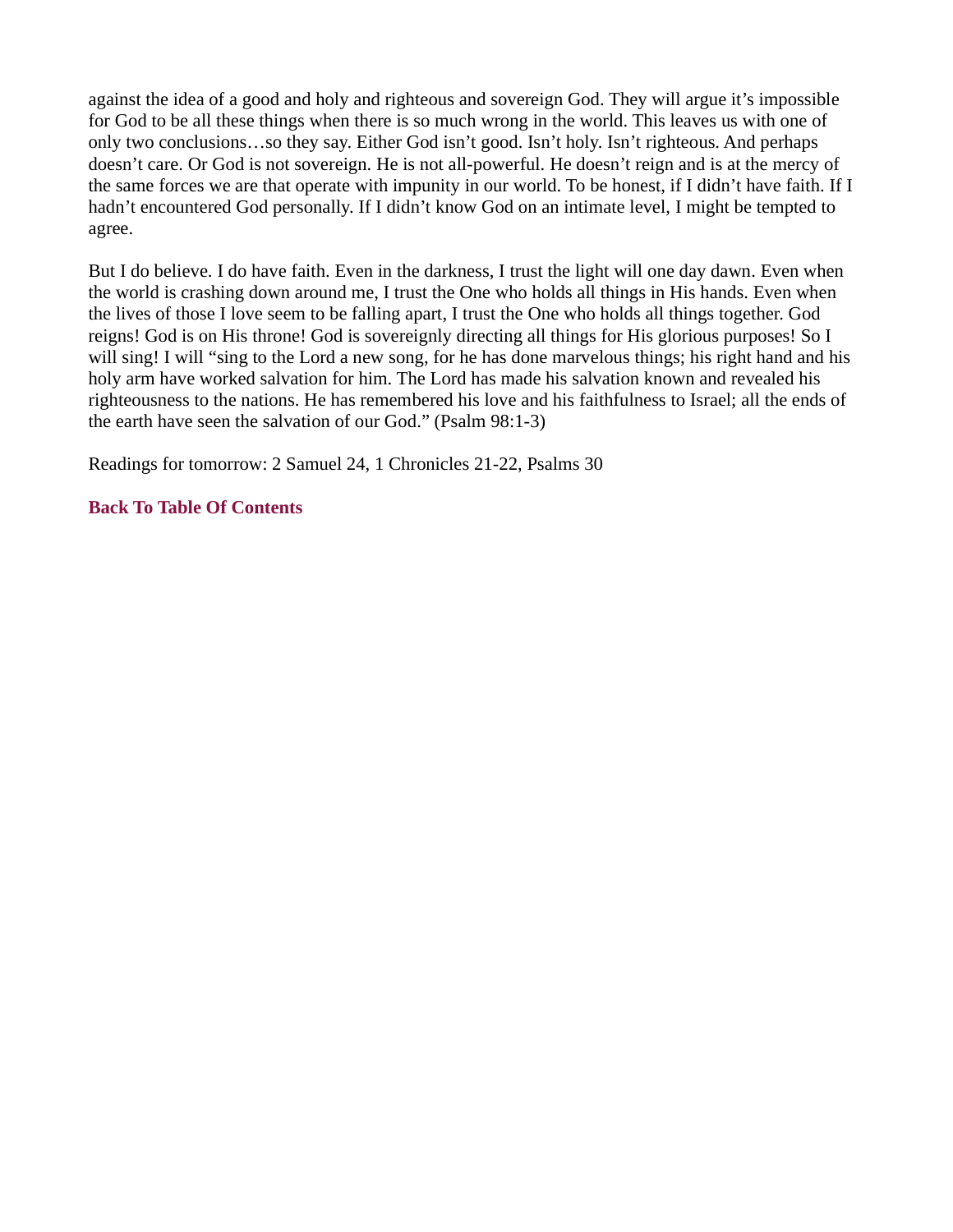### May 17, 2022 Addiction

## <span id="page-21-0"></span>Readings for toda[y: 2 Samuel 24, 1 Chronicles 21-22, Psalms 30](https://www.biblegateway.com/passage/?search=2+Samuel+24%2C+1+Chronicles+21-22%2C+Psalms+30&version=ESV)

The more experts study the impact of social media on our mental health, the more scary the results become. The data is clear and unequivocal. Prolonged social media use presents like addiction with similar accompanying symptoms. The more we use social media, the less happy we seem to be and the more socially isolated we become. The comparisons social media invites between our mundane, everyday lives and someone else's highlight reel doesn't feel good and yet we cannot bring ourselves to quit. Why is it so hard? It is because social media is specifically designed to trigger dopamine "highs" in the brain. Dopamine release is triggered by unpredictability, small bits of information that can be digested quickly, and most importantly, reward cues. (i.e. number of "likes" on FB, number of "followers" on Instagram, number of "retweets" on Twitter, etc.)

I think about the number of people I know who draw at least a part of their self-worth off the number of friends they have on Facebook. The number of times people hit the "heart" button on an Instagram pic. The number of retweets and "likes" a pithy phrase gets on Twitter or the amount of views on a YouTube video. Especially young people. But it's not just social media. I think of the number of pastors I know who draw their self-worth off the number of people who show up on a weekend for worship. I think of the drive there is in most churches to grow their online audience. I know some pastors who seem to live or die based on whether they make OutReach Magazine's Top 100 list. I think of the uncritical assumptions too many Christians make that larger churches must be doing something "right" and smaller churches must be doing something "wrong." Or the reverse. I think of the number of folks I know who criticize large churches simply because they're large. I once belonged to a denomination where the salaries of all of the pastors in each region were published and voted on each year. I remember one older man who came from a very small church standing up to rail against large church pastors whose salaries were more than his entire church's budget. Never mind the differences in scale or complexities of the job. He just didn't like big churches and made his opinions known.

Why are we so obsessed with numbers? It does seem to be an American phenomenon. I travel the world fairly regularly. I've been to China, Mexico, South Korea, Ethiopia, Uganda, etc. I've interacted with pastors from all around the world in lots of different settings. In my experience, they just don't seem as hung up as we are on numbers. That isn't to say they ignore them. They pay attention. They evaluate. They are wise and discerning. But there doesn't seem to be the emotional attachment American Christians, and especially American pastors, seem to have with attendance, buildings, and budgets. It's like we get a dopamine "high" every time the sanctuary's full.

It's why I find this story about David in our reading today so convicting. David wants to number his people. He wants to know the size of his army. He wants to measure his power. His influence. His accomplishments. He wants to feel secure. Safe. In control. The images I have in my head are of thirdworld despots throwing military parades to show off their strength. David is clearly feeling insecure and in that moment, Satan strikes. He comes along and tempts David according to 1 Chronicles 21 and God allows it to happen according to 2 Samuel 24. The results are tragic. "Thus says the Lord, 'Choose what you will: either three years of famine, or three months of devastation by your foes while the sword of your enemies overtakes you, or else three days of the sword of the Lord, pestilence on the land, with the angel of the Lord destroying throughout all the territory of Israel.' Now decide what answer I shall return to him who sent me." (1 Chronicles 21:11-12) God is going to teach David a lesson in humility. And the lesson is harsh and brutal.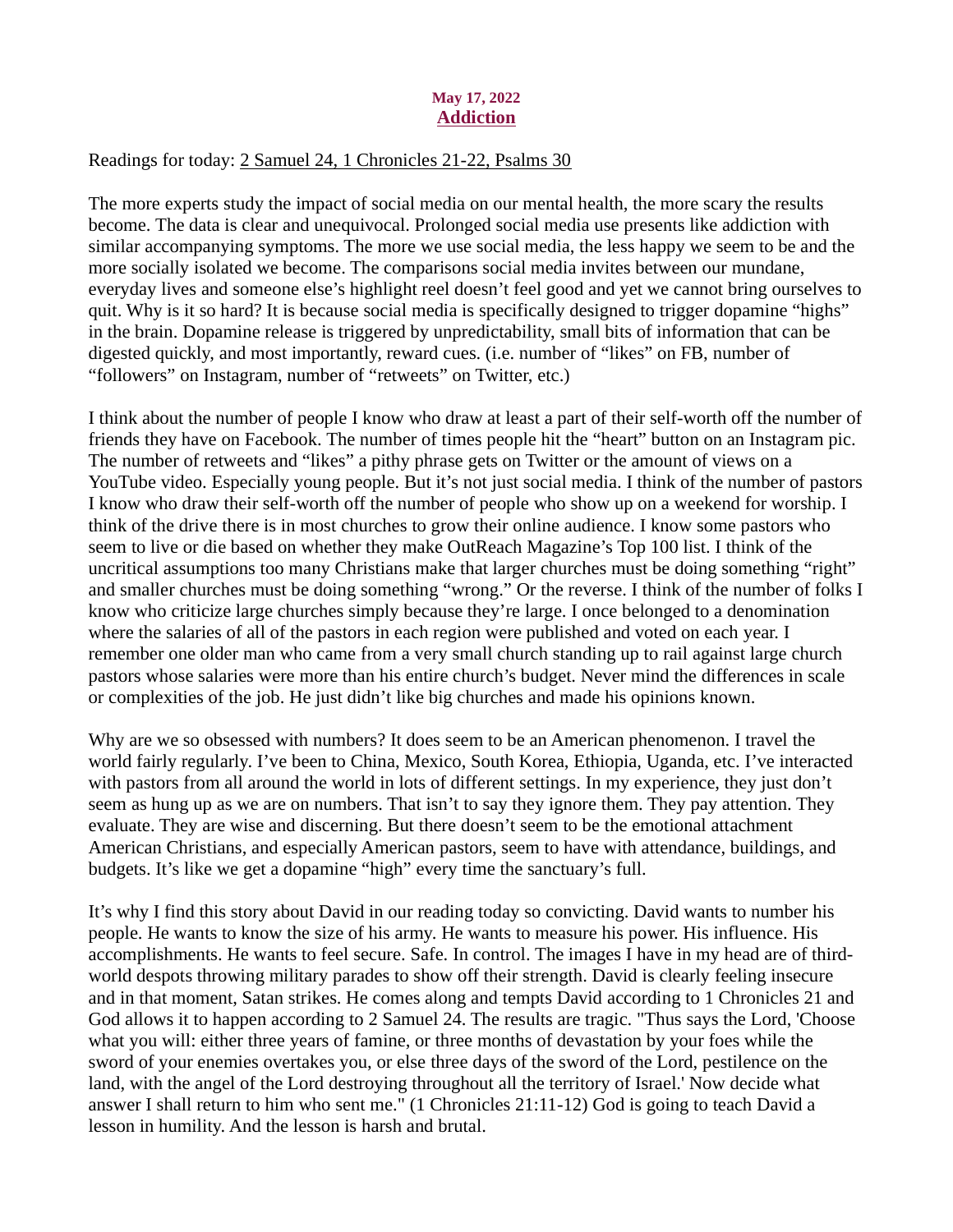70,000 die from the plague. This is horrific and we cannot understand why God would do such a thing. At the same time, we have to remember that such events take place at the mysterious intersection of God's will and human freedom. David's decision has consequences and because David is king, the consequences impact his people. The same is true even for us today. The decisions our politicians make impact real people in real life and can cause real pain and suffering. David decides to number his fighting men and around the same time, a plague begins. It is brutal. Virulent. And it kills. Somewhere in David's mind. In the prophet Gad's mind. Probably in Joab's mind and the minds of so many others, these events are related. The plague is perceived as God's punishment on Israel for David's sinful choices. And perhaps it is. We cannot dismiss the possibility out of hand for God's ways are not our ways and His thoughts are higher than our thoughts. He has clearly told His people over and over again that there are consequences...real, life-threatening consequences...for sin. God's justice and righteousness will not be mocked.

So how do we respond? What does this mean for our lives? First and foremost, it should lead us to confession. Repentance. It should call to mind all the times we too have placed our faith in numbers. Our mental health and well-being in the number of likes we get from social media. None of us are immune. Second, it should lead us to the cross. To the place where the penalty for our sin was paid. To the place where God's judgment was fully and completely and utterly satisfied by the death of our Lord. We are not condemned. We need not feel any shame. God has done for us what we could not. Third, it should inspire us to live for Him. To live from that place of grace knowing God has torn down the dividing wall of hostility that exists between us and made peace with us by the blood of His cross. We are forgiven so we can forgive others. Grace was extended to us so we can extend it to others. Love was shown to us so we can show love to others. We can rest secure in God's hands.

Readings for tomorrow: Psalms 108-109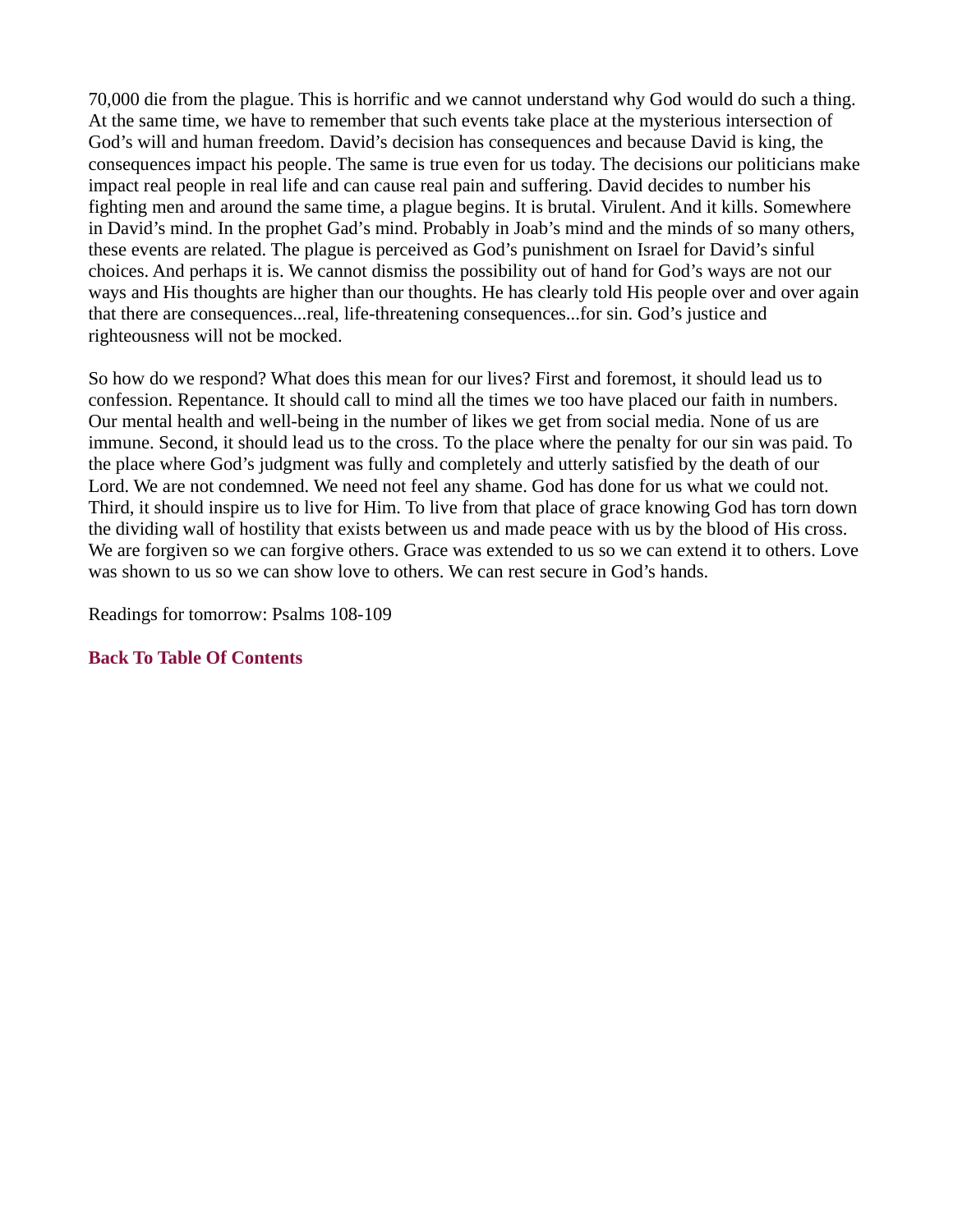## May 18, 2022 **Suffering**

<span id="page-23-0"></span>Readings for today: **Psalms 108-109** 

I have walked into great suffering. The people of the land into which I have come are suffering under a brutal drought. Famine has robbed them of their food supply. Plagues of locusts have stolen what little was left over the years. They are in danger of mass starvation. Compounding this terrible and tragic condition is prevalence of khat. A powerful drug that is a major cash crop in eastern Ethiopia. Plane loads of the stuff are shipped all over the Horn of Africa. But much of it stays right here. So many of the locals suffer from addiction to this drug. They chew the leaves and then lay blasted out of their minds on the sidewalks and streets of the city. It's heartbreaking. Layer in the widespread poverty. The ongoing and historic tensions between tribes. And the violence that breaks out occasionally and it makes for an utterly hopeless condition.

I imagine David was familiar with such suffering. Anyone who can write these words knows suffering intimately. "For I am poor and needy, and my heart is stricken within me. I am gone like a shadow at evening; I am shaken off like a locust. My knees are weak through fasting; my body has become gaunt, with no fat. I am an object of scorn to my accusers; when they see me, they wag their heads." David has experienced much suffering over the course of his life. Despite being called a "man after God's own heart", his life was not always up and to the right. He didn't jump from spiritual mountaintop to spiritual mountaintop. Quite the opposite. He suffered early in his reign. He suffered in the middle of his reign. And here he is at the end of his reign…suffering. He lived on the run when he first was anointed. Fleeing the wrath of Saul. He was betrayed by one of his own sons who launched a rebellion to try to take the kingdom from him. His own sinful pride and lust for power cost him dearly on more than one occasion. David suffers from external forces outside his control and he suffers from internal forces - also outside his control - that exist inside his own heart.

Does any of this sound or feel familiar? It should. This is the story of our lives as well. We are all subject to the principalities and powers of this world. Political forces that pass laws and public policy that impact us on a daily basis. Cultural and social forces that push against all forms of godliness. Economic forces that rise and fall according to the whims of the free market. Global forces that affect supply chains and deny us access to some of the basic staples of life. Not only that, we all suffer from a sinful human nature. The passions and desires that fill our hearts are naturally oriented away from God. It's why we seem so susceptible to violence, deceit, greed, and selfishness. We are a broken people in desperate need of grace.

David agrees. "Help me, O Lord my God! Save me according to your steadfast love! Let them know that deliverance comes from your hand; you, O Lord, have done it!…With my mouth I will give great thanks to the Lord; I will praise Him in the midst of the throng. For He stands at the right hand of the needy one, to save him from those who condemn his soul to death." This is my prayer this week for my brothers and sisters over here in eastern Ethiopia. May it be our prayer as well! May we look to God in the midst of our suffering and trust Him to stand at our right hand in our hour of need.

Readings for tomorrow: 1 Chronicles 23-26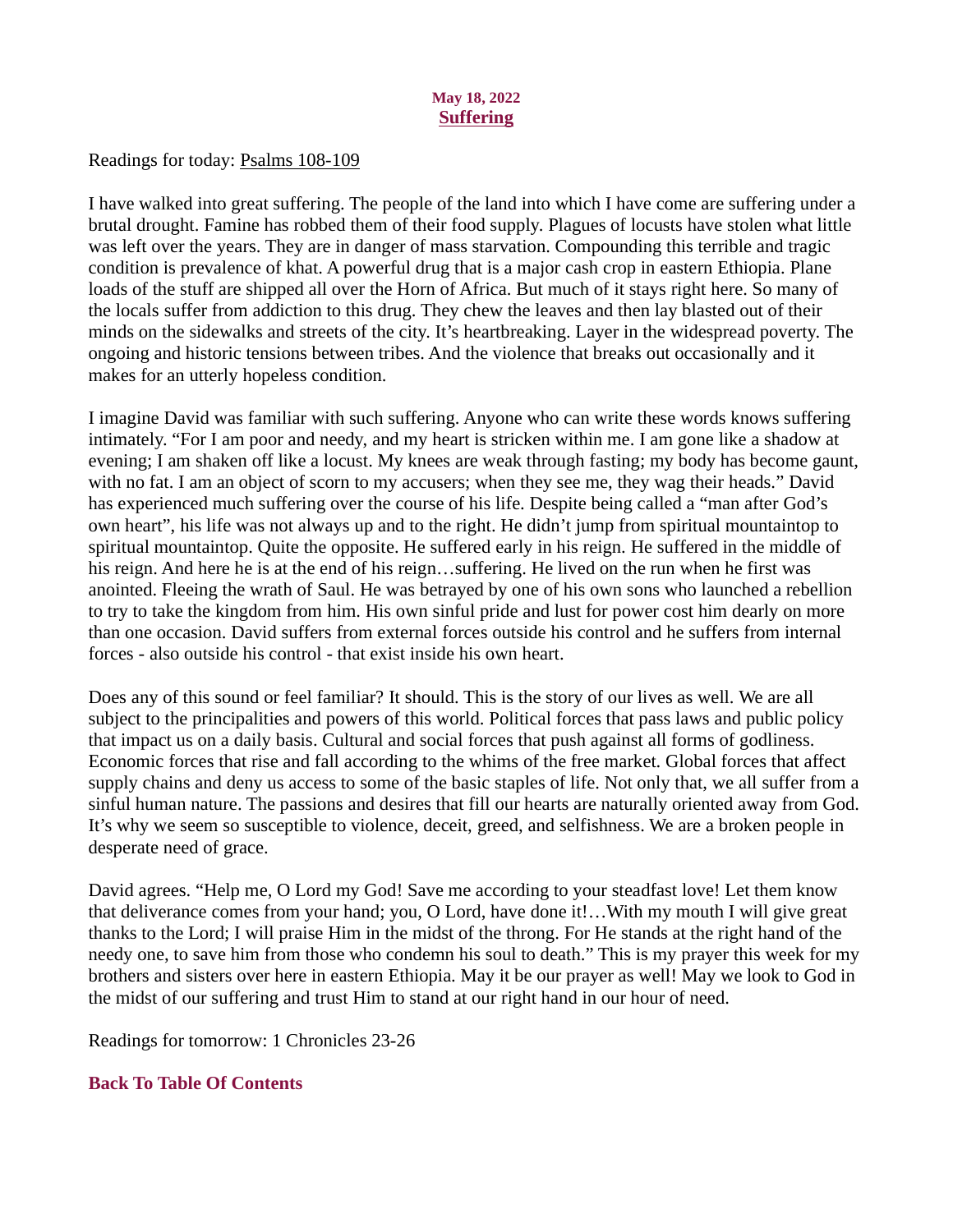#### May 19, 2022 Putting your House in Order

<span id="page-24-0"></span>Readings for toda[y: 1 Chronicles 23-26](https://www.biblegateway.com/passage/?search=1+Chronicles+23-26&version=ESV)

One of the great privileges of my job is to walk with families as their loved ones experience their final days. It's usually a tender time as everyone gathers to say goodbye. It can be a complicated time as well especially if the person has not taken the time to get their affairs in order. Perhaps they never signed a DNR or prepared an advance directive. The result is the family remains in the dark as to their end of life wishes and it causes unnecessary suffering. Perhaps they never prepared a will or talked to their family about how to settle the estate after they die. The result is conflict as surviving family members fight one another for their share. I remember one man who put all the property in his name alone which caused his widow to fight through probate. I remember another man who took care of everything for his wife – including driving – leaving her completely at a loss when he passed. At the same time, I've seen what happens when someone does it well. They've prepared all the necessary documents. They've clearly communicated their wishes. They've held a series of family meetings to make sure there is no confusion. This turns out to be one of the greatest blessings someone can give as they take those final steps from this life into the next.

David understood how important it was to set his house in order. He is old. He is dying. His reign is coming to an end. He wants to do all he can to set his son up for success. So he gathers all the leaders of Israel. He organizes them according to their call. He clarifies their roles and responsibilities. The Levites are numbered and charged to work in the house of the Lord. The divisions of the priests are established according to their lineage, divided by lot, and established in their rotations. He then organizes the musicians and sets them apart for their service in worship. Finally, he identifies the gatekeepers, treasurers, and other officials. All in an effort to secure his succession and ensure a smooth transition.

What about you? Is your house in order? Are you prepared to pass on what the Lord has entrusted to you? Do you think about future generations of your family? Future generations of your church family? What kind of legacy are you leaving those who will come after you? Have you communicated your wishes? Signed the necessary paperwork? Done all you can to smooth the way for those who will come after you? These are critical conversations to have with those you love. They represent the essence of godly stewardship.

Readings for tomorrow: Psalms 131, 138-139, 143-145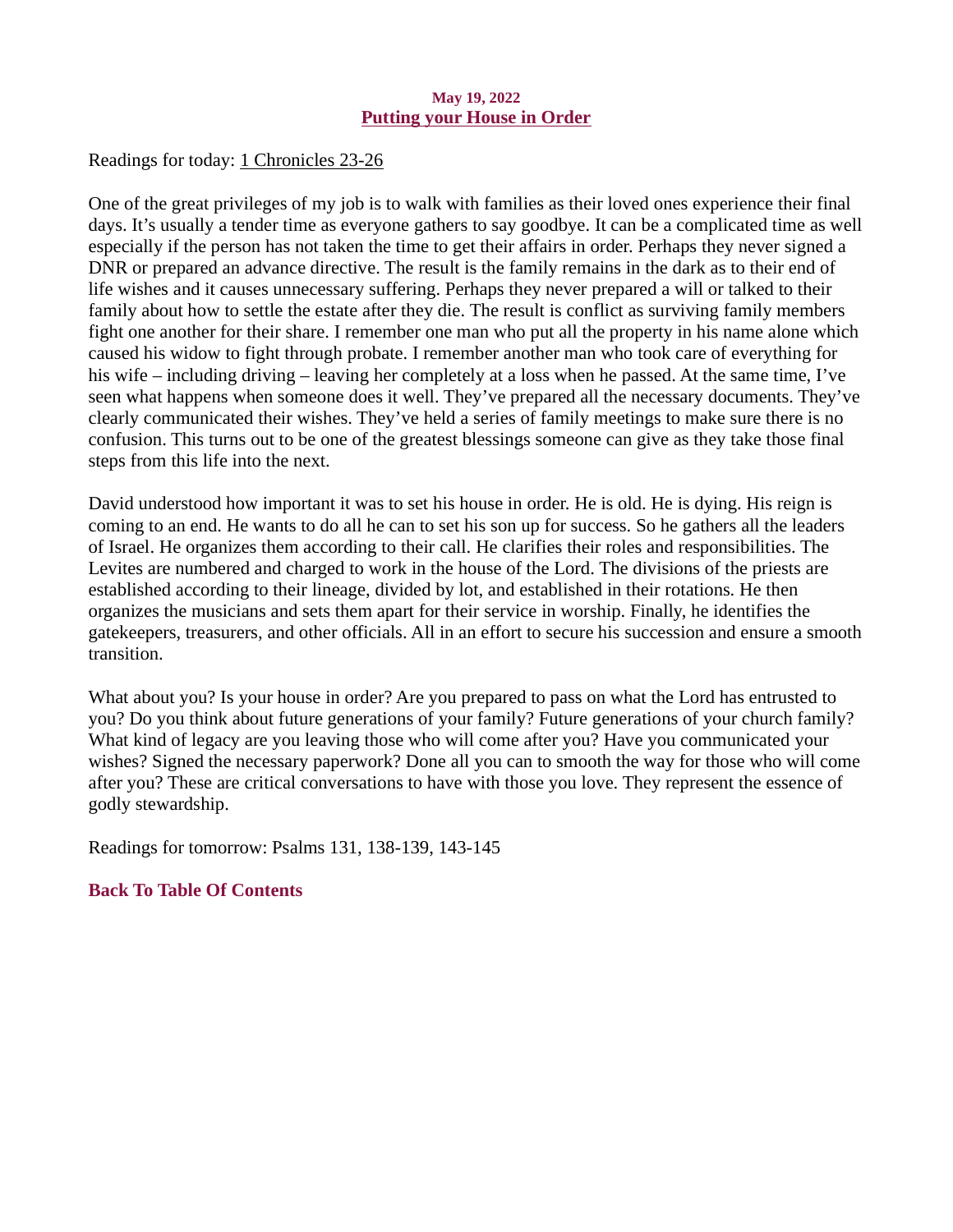#### May 20, 2022 The Wondrous Works of God

<span id="page-25-0"></span>Readings for today[: Psalms 131, 138-139, 143-145](https://www.biblegateway.com/passage/?search=Psalms+131%2C+138-139%2C+143-145&version=ESV)

"Why do you go to Africa?" It's a question I am frequently asked. Especially in light of the fact that this is my fifteenth or sixteenth time over here. Most people could understand coming over here once or twice on a mission trip. But the commitment I've made to give my life to this particular Kingdom cause intrigues them. They want to know more. They want to know what motivates me to sacrifice the time and the money to make these trips happen. They want to know what it is about this particular mission that keeps me coming back for more.

In Psalm 145:4, David writes, "One generation shall commend your works to another and shall declare your mighty acts." Every time I come over here, I get to hear of the mighty works of God. Every time I sit down to interview a church planter, I hear them speak of "the might of God's awesome deeds." Over and over again, they declare His greatness and goodness. Many of them put their lives on the line to make His name famous in regions of the world where the name of Jesus Christ has never been spoken. They sing of His glorious splendor. They sing of His righteousness and holiness. They sing of His wondrous works. They tell tales of miraculous healings from disease. Deliverance from addiction. Raising the dead. These signs and wonders draw people to Christ like a moth to flame. Hundreds of new churches are being planted. Tens of thousands are coming to know Christ. It's simply incredible.

These stories never get old. Not for me. I live for them. I need them like I need the air I breathe. They inspire me. They encourage me. They strengthen me. They lift me up. They fill my heart and soul to overflowing. They remind me God is still very much on His throne. He still very much is on the move in our world. He is still very much building His church and the gates of hell shall not stand against it.

Another thing these stories do is humble me. The men and women I meet have nothing. They come from the deepest poverty. They often lack a good education. They are the poor in spirit and yet to them belongs the kingdom of heaven. They are the meek who shall inherit the earth. Their devotion is pure which is why they see God. It is clear to me as I listen to them share that "the Lord upholds those who are falling and raises up all who are bowed down." They look to the Lord and He "gives them their food in due season." They look to the Lord and He "opens His hand to satisfy the desire of every living thing." They look to the Lord and He "draws near to all who call on Him, to all who call on Him in truth. He fulfills the desire of those who fear Him; He hears their cry and saves them." This is why I come. I need to see the works of the Lord firsthand. I need to bear witness to His goodness in the land of the living. I need to see the wondrous works of God for myself so that "my mouth will speak of the praise of the Lord."

Readings for tomorrow: 1 Chronicles 27-29, Psalms 68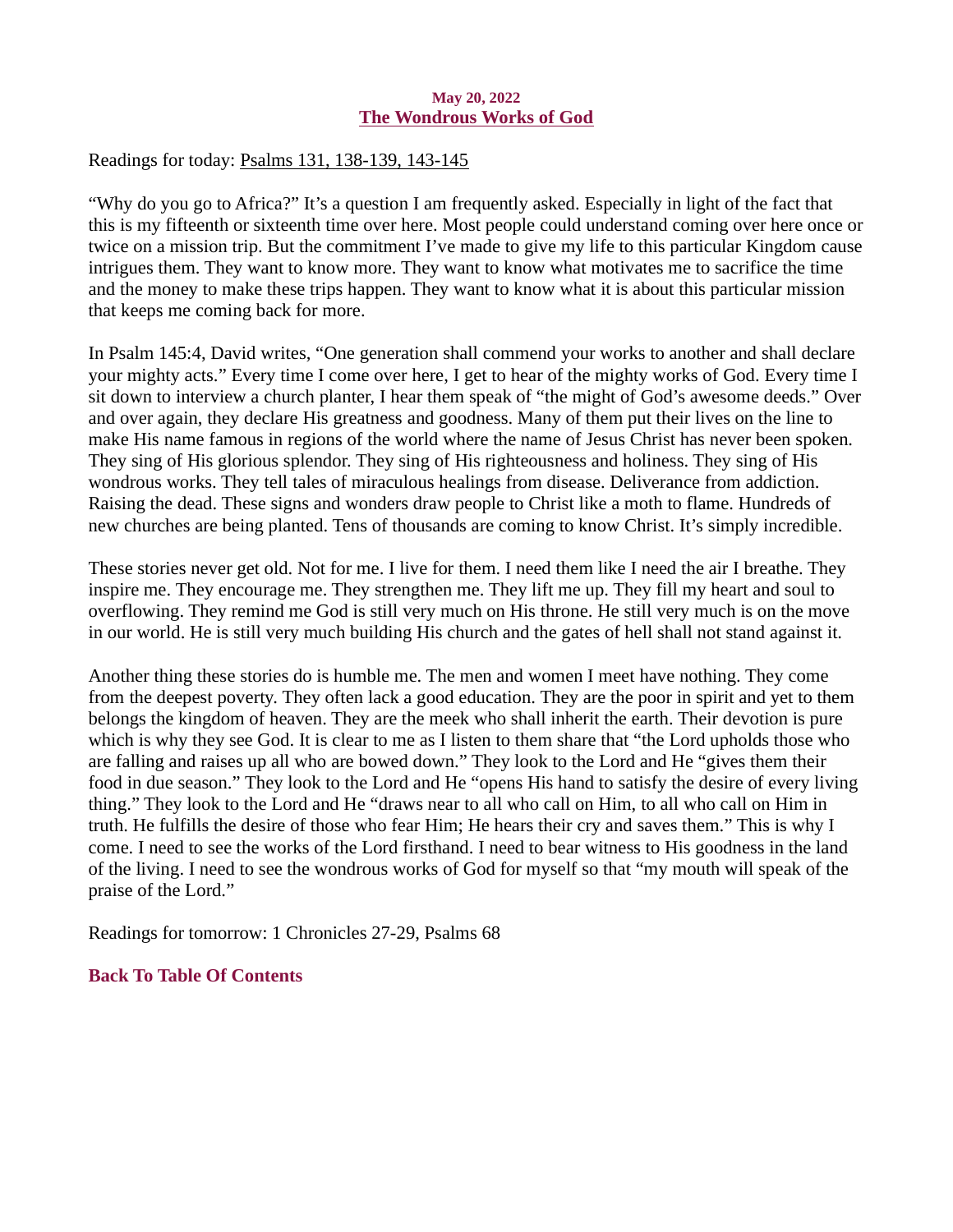#### May 21, 2022 **Generosity**

## <span id="page-26-0"></span>Readings for today: [1 Chronicles 27-29, Psalms 68](https://www.biblegateway.com/passage/?search=1+Chronicles+27-29%2C+Psalms+68&version=ESV)

The global economy lost trillions due to the pandemic. Throw in natural disasters like hurricanes and super-cyclones or historic droughts and locust plagues and and some of the poorest people in the world are now in danger of a famine of biblical proportions according to the latest news from the WHO and UN. They are setting up emergency operations in the most vulnerable countries in order to help provide food security during a time when global supply chains are disrupted and local markets shut down due to violence in places like Ukraine and the lingering effects of the virus. It's heartbreaking. Some ask where is God in the midst of all of this? I believe God turns that question back to us. Where are you? Where are my people? Why do you not take what I have given you and use it to bless others in my name? You see, the reality is God has given us all we need to take care of every single human need in the world today. According to the New York Times, it would take 10 billion dollars a year to provide clean drinking water to the world. Sounds like a lot, doesn't it? It's 1/10 of what Europe spends on alcohol each year and about half of what the US spends on dog food. According to the UN, it would take about 30 billion a year to provide food security for those living in desperate hunger. According to the WHO, it would cost \$58/person to provide everyone with access to basic healthcare. About 371 billion by 2030. The impact? 97 million premature deaths could be averted, including more than 50 million children who currently do not live to see their 5th birthday. 20 million deaths from noncommunicable diseases like diabetes, cancer, and heart disease could be prevented. Life expectancy is estimated to jump by potentially 3-9 years. Incredible!

How do we get from here to there? How do we become a more generous people? The kind of givers God loves? King David shows us the way. First and foremost, we must love God supremely. We must love God more than our wealth. More than our lifestyles. More than our safety. More than our comfort. We must love God with our whole hearts. Listen to what David tells his son Solomon. "And you, Solomon my son, know the God of your father and serve him with a whole heart and with a willing mind, for the Lord searches all hearts and understands every plan and thought. If you seek him, he will be found by you, but if you forsake him, he will cast you off forever." (1 Chronicles 28:9) Essentially, the key to Solomon's success. The key to his kingship will be his love for God.

Second, we must recognize God is the giver of all good gifts. "Blessed are you, O Lord, the God of Israel our father, forever and ever. Yours, O Lord, is the greatness and the power and the glory and the victory and the majesty, for all that is in the heavens and in the earth is yours. Yours is the kingdom, O Lord, and you are exalted as head above all. Both riches and honor come from you, and you rule over all. In your hand are power and might, and in your hand it is to make great and to give strength to all. And now we thank you, our God, and praise your glorious name." (1 Chronicles 29:10-13) We don't own a single thing. Everything we have comes from God's own hands. He chose the place of our birth. He endowed us with gifts and talents and abilities. He sovereignly orchestrated the opportunities we've been given. All these things were outside our control and yet they are the secret to our success. Of course we work hard. Of course we do our best. We are not passive in this process. But the foundation of whatever success we've achieved in this life was not laid by our own hands but by God Himself.

Third, we must acknowledge we are unworthy of such divine attention. "But who am I, and what is my people, that we should be able thus to offer willingly? For all things come from you, and of your own have we given you. For we are strangers before you and sojourners, as all our fathers were. Our days on the earth are like a shadow, and there is no abiding." (1 Chronicles 29:14-15) The world is constantly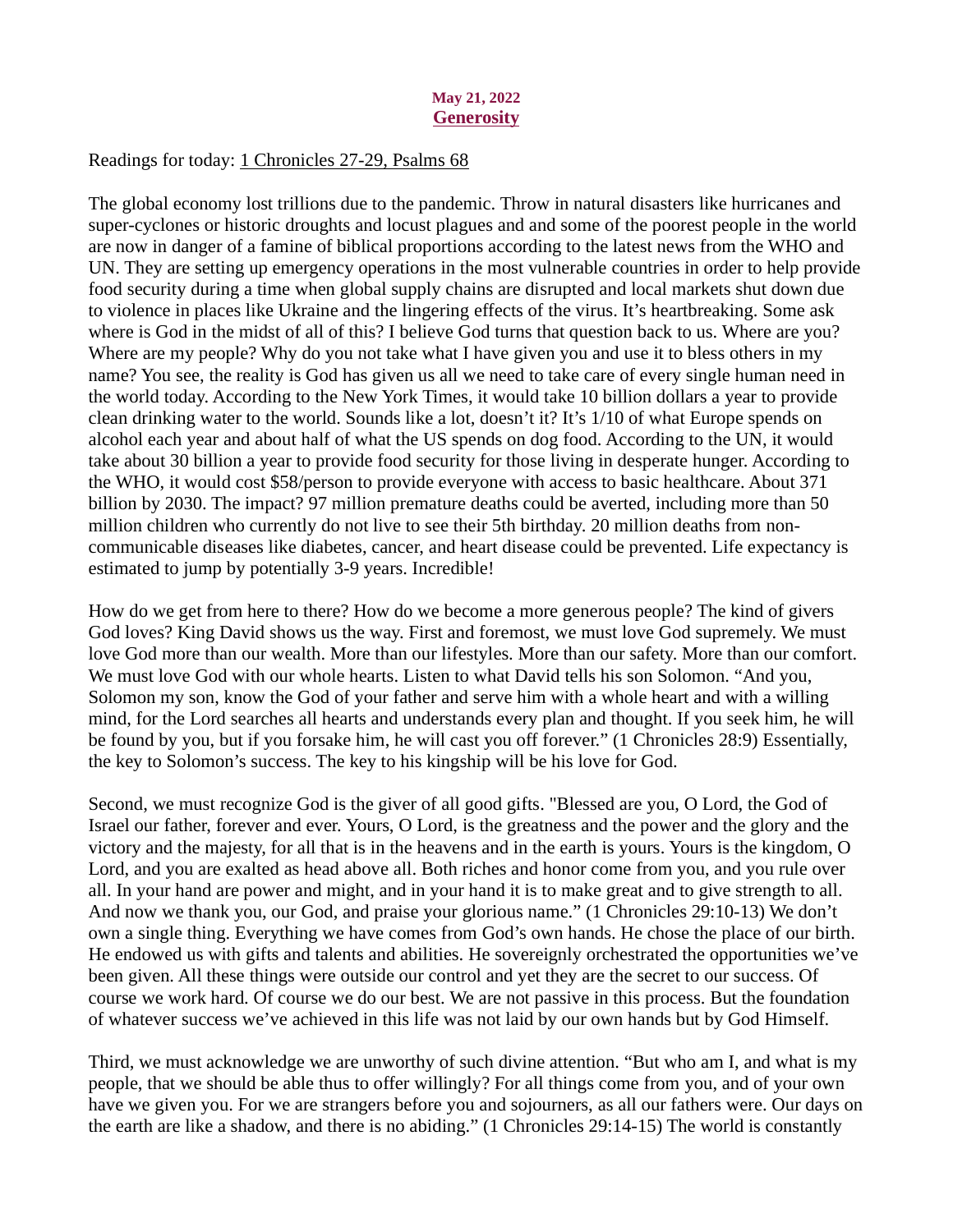telling us we "deserve" all we have. We've "earned" all we've received. We are "good" and "righteous" and "worth" every penny of our wealth. The Bible calls this a lie. We are unworthy sinners. Unworthy of God's attention. Unworthy to come into His presence. We are sinners in desperate need of grace. Our days are like a shadow. There is no abiding. In a generation or two, all we have accomplished will be dust and no one will even remember our names. But God loves us. He has dealt bountifully with us. He has secured for us an eternal home in the heavens if we will receive His greatest gift...Jesus.

Fourth, once we've set our hearts on Christ. Once we've acknowledged God as the "sole proprietor" of this world and all that is in it. Once we've humbled ourselves in our unworthiness before Him. Our hearts and hands quite naturally open. Our fists unclench. Our fears and doubts fade. And we give. Give generously. Freely. Cheerfully. "I know, my God, that you test the heart and have pleasure in uprightness. In the uprightness of my heart I have freely offered all these things, and now I have seen your people, who are present here, offering freely and joyously to you. O Lord, the God of Abraham, Isaac, and Israel, our fathers, keep forever such purposes and thoughts in the hearts of your people, and direct their hearts toward you." (1 Chronicles 29:17-18)

When it comes to your money...is your heart directed towards God? When it comes to your wealth...do you see it as a tool in God's hand? In these uncertain times, do you find yourself holding tighter onto what you have? Hunkering down? Doing all you can to preserve your lifestyle? Or are you becoming even more generous? Even more sacrificial as you see the needs around you grow? We face these same questions as a church. We've been blessed. Through careful stewardship, we're debt free and stable financially. To whom much is given, much is expected. It's why we've sent money through the Petros Network to places like Ethiopia. It's why we've given funds to Bishop John Rucyahana in Rwanda as he seeks to serve the poorest of the poor. It's why we've sent money to help Pastor Martin rebuild in South Sudan. It's why we support clean water projects with Peter Halder in Bangladesh. And we're seeking to do even more. Not just around the world but in our own backyard as well. We are about to break ground on a long-awaited youth building so we can serve Parker students and their families. We launched Douglas County Christian Counseling so we can meet the growing mental health needs among the underserved in our community. If you are looking for an opportunity to respond to God's Word today, prayerfully consider joining us at PEPC as we seek to answer God's call to give generously to His Kingdom work!

Readings for tomorrow: None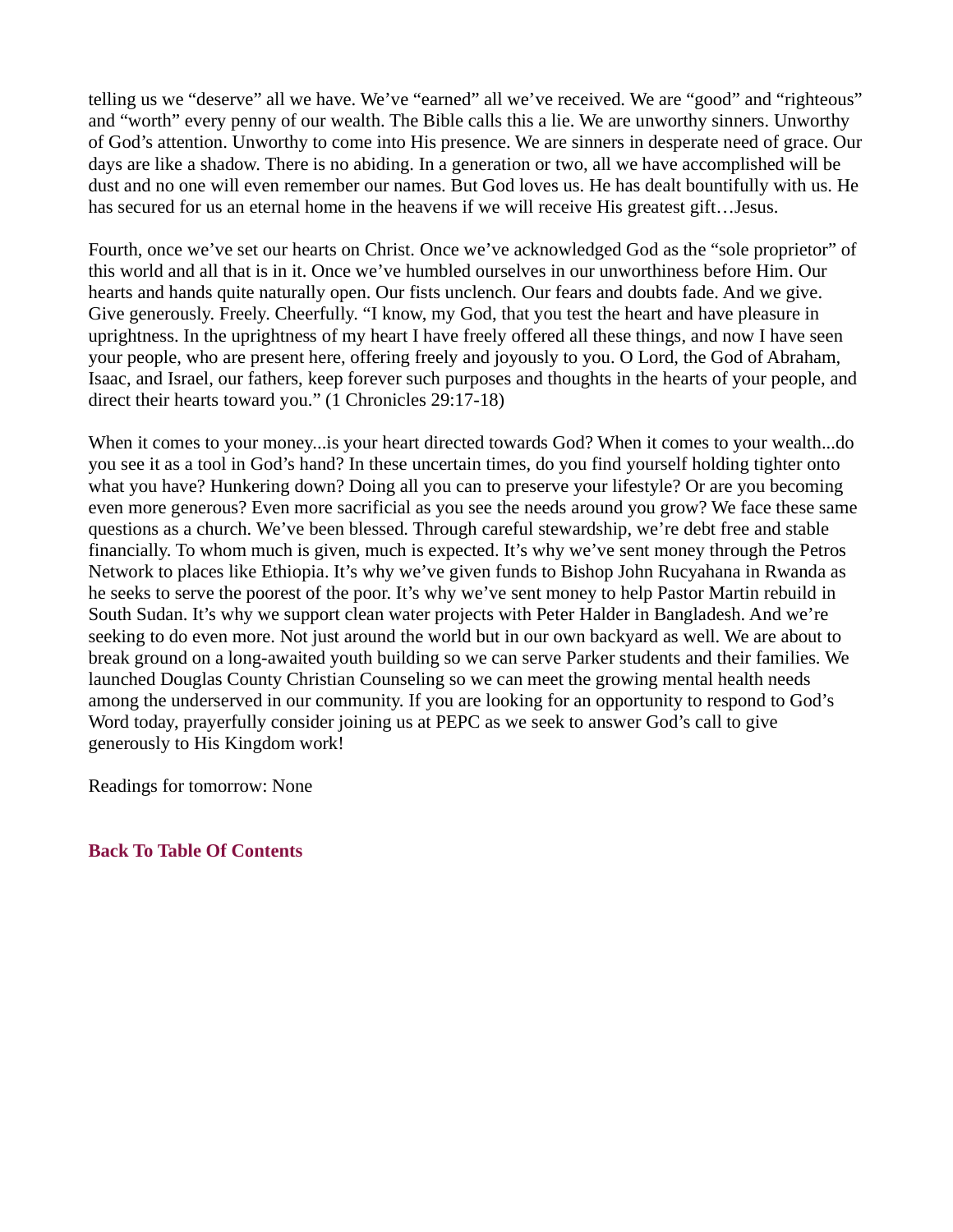### May 23, 2022 A Life of Blessing

<span id="page-28-0"></span>Readings for today: **Psalms 111-118** 

I have been reading a book recently titled, "The Book of Joy: Lasting Happiness in a Changing World." The authors are the Dalai Lama and Archbishop Tutu. It is essentially an interview, the last one between the two dear friends, before Archbishop Tutu died. In the book, both men agree that we create so much of our own suffering. We have this innate selfishness about us that is the root of much of our pain and frustration. We are naturally inclined to be greedy and gluttonous. We seem addicted to pleasure and give little thought to those in need around us. To put it in biblical terms, we too easily "gratify the desires of the sinful nature" which creates a negative ripple effect on the world around us. What's the antidote to pervasive disease? Giving ourselves away to others. Compassionate concern for those who are less fortunate. Deliberately choosing to deny ourselves so that others around us might flourish. Living in radically generous ways. Being open-handed with all that we have to help those in need. Focusing on the well-being of others is the surest and truest path to joy.

The Psalmist agrees. Blessed is the one who fears the Lord. Light dawns in the darkness for the one who is upright. It goes well with the one who is generous and just. The righteous will never be moved. They will be remembered forever. They are immune to fear for they place their trust in the Lord. They are steady and non-anxious for they know their victory over this world is secure. Only the righteous person is truly free for they are not bound to the things of this world. They do not love the things of this world. They store up their treasures in heaven. This allows them to distribute freely. To walk with open hands and live with an open heart. This is the life God promises to those who will follow Him.

We live in such an anxious world. More and more people suffer from anxiety disorders and depression. They medicate with alcohol and marijuana and opioids. There is so much anger and hatred in our world. Violence is on the rise. Pain and suffering are becoming more and more unbearable. It's heartbreaking to witness. As a pastor, I often have a front row seat as people seek my counsel. They come into my office or grab coffee with me down at Fika and they want to know why things are so hard. They want to know why life is so difficult. They want to know where God is in the midst of all they are going through. Sadly, as I listen to them share, I see the same self-centered patterns emerge. They are often the victim of their own sinful choices. They spend years ignoring God and then are surprised when life doesn't go their way. They justify their selfish attitudes and actions. They rationalize away their sin. They don't really want to make the changes God requires. So their suffering only deepens. If only they would turn to God! If only they would delight in His commands! God has tremendous blessings stored up for those who commit their way to Him. For those who seek first His Kingdom and His righteousness. If you want to live a life free from fear, give your life over to Christ. Love Him by obeying His commands. Put on His righteousness like a garment. Let Him cover you with His peace.

Readings for tomorrow: 1 Kings 1-2, Psalms 37, 71, 94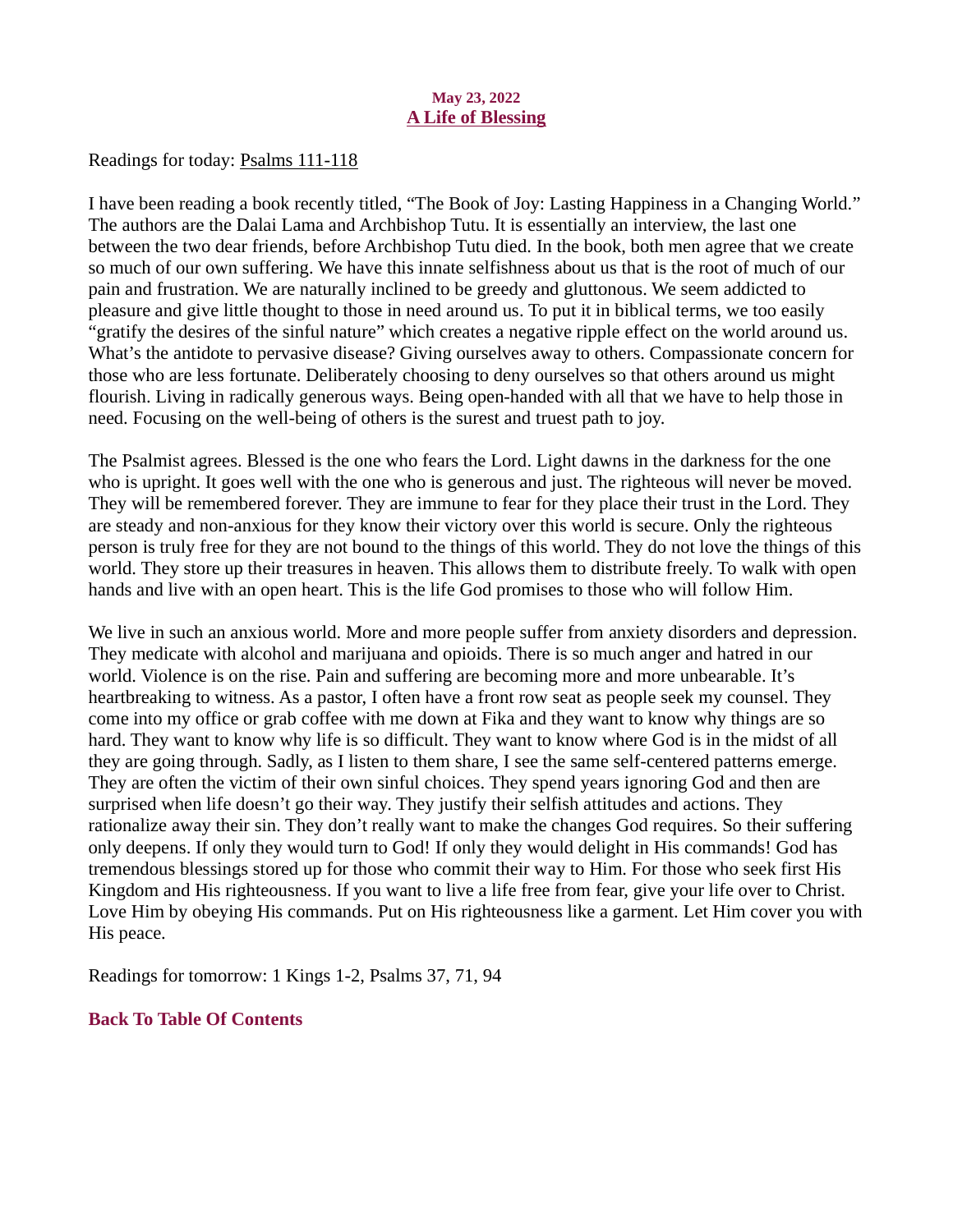## May 24, 2022 Resisting Evil

<span id="page-29-0"></span>Readings for today: [1 Kings 1-2, Psalms 37, 71, 94](https://www.biblegateway.com/passage/?search=1+Kings+1-2%2C+Psalms+37%2C+71%2C+94&version=ESV)

It is easy to "fret yourself because of evildoers." It's easy to watch the news or scroll through social media and focus on all that is negative. All that is wrong with the world. It is easy to focus on the unrighteous and their manipulation, oppression, and greed. It is easy to give in to anger and hate. To lash out at those who perpetrate abuse and violence. There's something deep inside all of us that longs for revenge. Longs to see those who do evil get what's coming to them. We get frustrated when they seem to prosper. We lose heart when they get ahead. We question the justice of God when the wicked seemingly get away with all their plots and schemes.

Once again, the Psalmist gives voice to how we feel. He speaks directly to our hearts and points us to God. He helps us reframe our understanding and teaches us God's eternal perspective. Do not be envious of those who do wrong. They will fade like the grass. Do not fret over the one who carries out evil. For they will be cut off. In the grand scheme of things, the evil only prosper for a moment but it is the righteous and the meek and the godly who will inherit the earth. Our job is not to seek revenge but to trust in the Lord and do good. Delight ourselves in God and commit ourselves to walk in His ways. If we will remain faithful, God promises to make our light shine. He promises us an eternal inheritance and the blessing of peace. He promises to uphold the righteous and never let us be put to shame. He promises to establish our steps and provide for our needs and give us a future.

This isn't easy. Our world is growing more chaotic by the day. Evil is rising up all around us. Evil people are taking advantage of the instability to hoard power and wealth and influence. They plot against the righteous. They draw the sword. The bend the bow. Their goal is the destruction of the godly. The oppression of the poor and needy. They are a curse. They sow fear. They spread anxiety. They will stop at nothing until they achieve their sinful, selfish, unrighteous ends. But God sees them and laughs. He knows their day is coming. He will execute judgment on them and cut them off forever. So place your trust in the Lord. Make Him your stronghold in times of trouble. Seek His help. Deliverance and salvation come from His hand. Take refuge in Him.

Readings for tomorrow: Psalms 119:1-88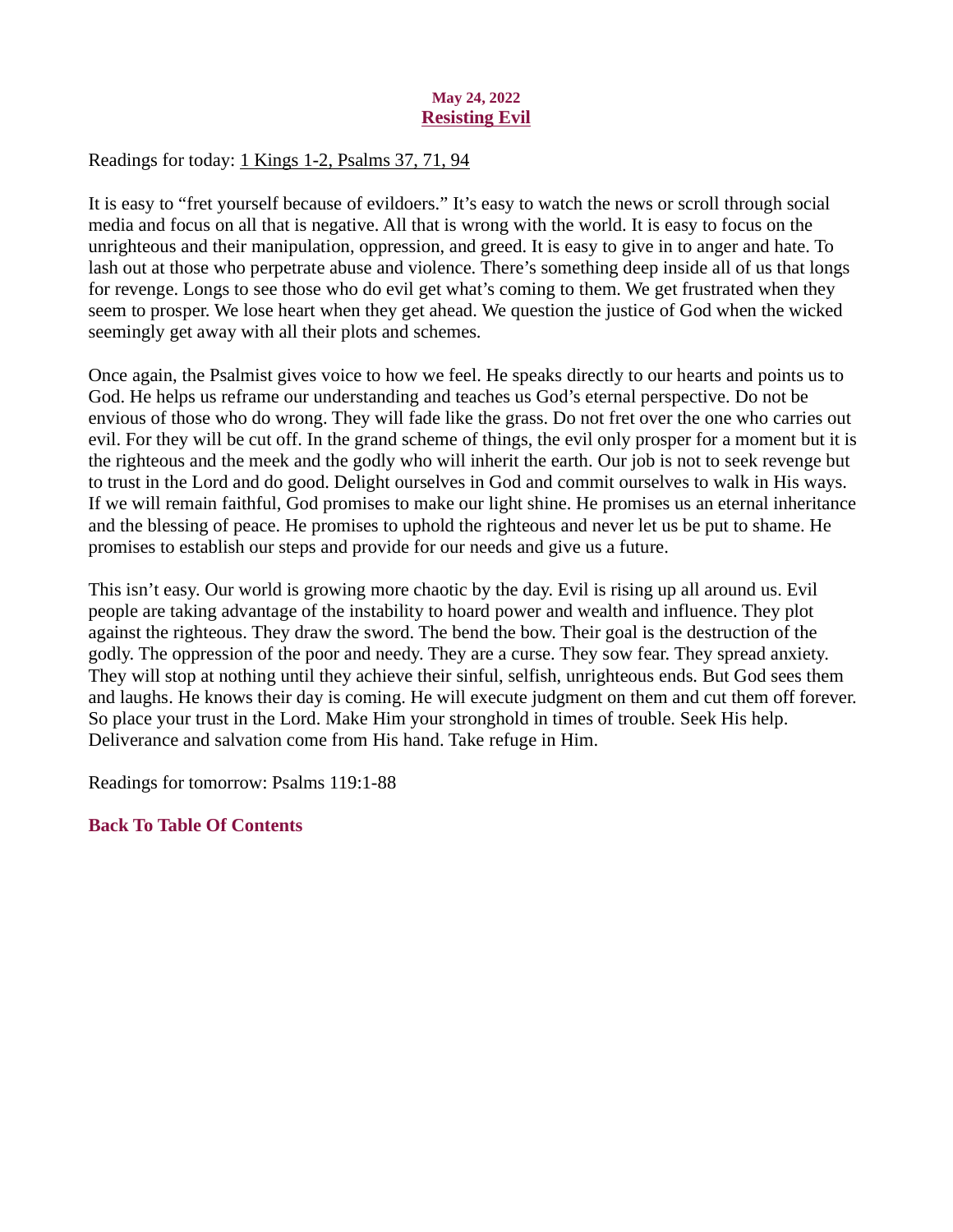#### May 25, 2022 Jesus is Better

<span id="page-30-0"></span>Readings for today[: Psalms 119:1-88](https://www.biblegateway.com/passage/?search=Psalms+119%3A1-88&version=ESV)

The way of Jesus is better. His ways are better than our ways. His thoughts are better than our thoughts. His wisdom is deeper. His knowledge is higher. His understanding unsearchable. He knows what is good for us. He blazed the trail of righteousness. He paved the narrow road that leads to salvation. Why in the world would we not want to follow Him? Why try to make our own way? Do we actually believe we know better than God? Are we actually so foolish as to think we can make our way in this world on our own?

Psalm 119 is a song of praise for the commandments of the Lord. It's a declaration of love for the law of God. A promise of fidelity to the ways of God. At first, it may sound strange to our ears. We who have been saved by grace tend to dismiss God's law as irrelevant to our lives. We who fear any form of works-righteousness tend to practice avoidance when it comes to God's commands. We don't want to play the Pharisee or be accused of legalism so we swing the pendulum to the other extreme and simply ignore what God has to say in His Word. The result is an impoverished life with God. An impotent life with God. A life that lacks any kind of spiritual power or vitality or lasting joy or enduring peace.

One cannot reasonably expect to experience God when we are constantly trying to avoid Him. One cannot reasonably expect to receive the blessings of God when we refuse to submit our lives to Him. One cannot reasonably expect to inherit the promises of God when we will not listen or obey Him. There is only one path to peace. There is only one way to dwell in safety and security in this world. There is only one road that leads us back to our eternal home and it is the one Jesus Himself walked for us. Jesus loved the law of God. Jesus kept His Father's commands. Jesus lived a sinless and blameless life and He said anyone who would come after Him must do the same. Anyone who would love Him must keep His commands. Friends, this isn't about earning God's favor or buying God's blessings or working to achieve our own salvation. Rather it is about trusting God. It's about submitting our lives to Him. It's about surrendering our will to His will and letting Him be our guide.

Readings for tomorrow: 1 Kings 3-4, 2 Chronicles 1, Psalms 72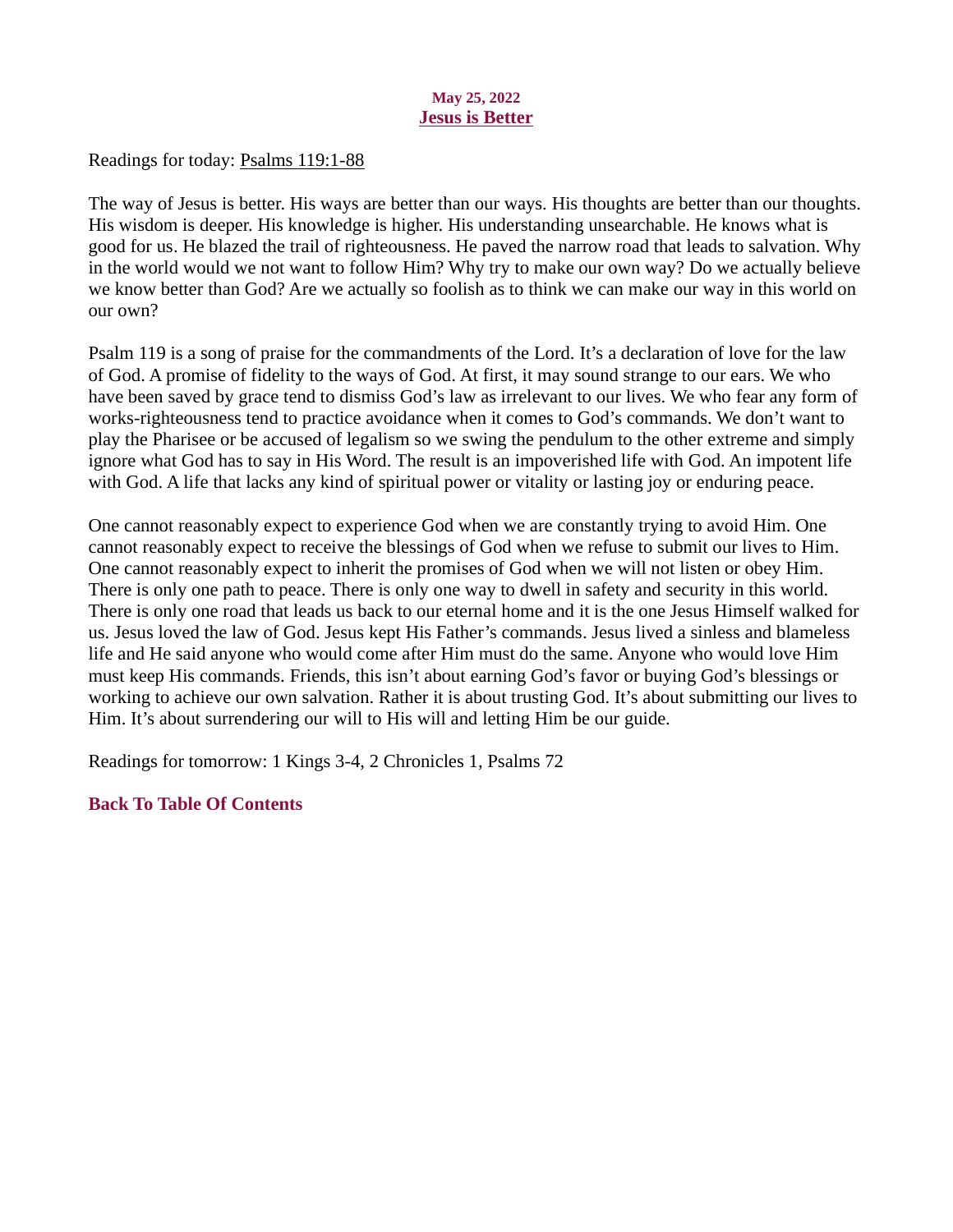## May 26, 2022 Ask and You Shall Receive

<span id="page-31-0"></span>Readings for toda[y: 1 Kings 3-4, 2 Chronicles 1, Psalm 72](https://www.biblegateway.com/passage/?search=1+Kings+3-4%2C+2+Chronicles+1%2C+Psalm+72&version=ESV)

"At Gibeon the Lord appeared to Solomon in a dream by night, and God said, "Ask what I shall give you." (1 Kings 3:5)

Put yourself in Solomon's shoes as you read today. You have a glorious vision of God. He literally bends the heavens to come down and enter your dreams as you sleep. He says to you, "What shall I give to you?" "What is it you want?" "Tell me your heart's desire and I will make it happen." What would you say? How would you ask for?

Don't let yourself respond too quickly. Take a moment. Let the Spirit search your heart as you ponder and reflect. As you think, let me encourage you to get in touch with your deepest fears. We all have them. Secret fears we harbor in our hearts that we spend a lifetime running from or protecting ourselves from. So much of how we choose to live our lives is in response to primordial fears we all carry inside. Fear of failure. Fear of not having enough. Fear of being unsafe. Fears for our children or our children's children. Fear of insignificance. Fear of disease. Fear of death. What do you think Solomon was afraid of? As a young man, he had just inherited a powerful kingdom in the Middle East. (Not the safest or calmest place in the world, especially back then!) He was surrounded by powerful neighbors with powerful armies. He faced enemies both at home and abroad. As fabulous as his wealth was, it was fleeting in the ancient world. It could be here today and gone tomorrow. There was no FCC to guarantee his money. His people were looking to him for guidance and wisdom. What if he failed? What if he couldn't live up to his father's incredible legacy? All eyes turned to him as he ascended the throne. Would he be able to hold it? Would he preside over a period of peace and prosperity or would the nation crumble under his leadership? What if famines struck? What if the rains didn't come? What if harvests failed? Plagues struck his livestock? So much responsibility at such a young age!

I imagine Solomon's dreams were often filled with anxiety and fear. The pressure to perform had to be enormous. So when the Lord came to him with this question - "What shall I give to you?" - Solomon responds from the depths of his heart. "Give your servant therefore an understanding mind to govern your people, that I may discern between good and evil, for who is able to govern this your great people?" (1 Kings 3:9) Centuries later, a man named James would encourage God's people to pray a similar prayer. "If any of you lacks wisdom, let him ask God, who gives generously to all without reproach, and it will be given him." (James 1:5) It's a potent prayer. Transcending time and place and circumstance. Solomon is clearly not simply focused on the present or even the short-term. He knows the challenges he will face. He knows the years will weigh heavy. He knows there will be trials and tribulations and struggles and heartache. He knows all of this and so he asks for divine wisdom to make good decisions for the sake of God's people. How selfless! How humble! How insightful!

In the Gospel of Matthew, Jesus teaches His disciples, saying, "Ask, and it will be given to you; seek, and you will find; knock, and it will be opened to you." (Matthew 7:7) Isn't that amazing? Essentially, Jesus is asking his disciples the same question He once asked Solomon. What is it you want? Ask and I will give it to you! Seek it out and I will show it to you! Be persistant in prayer and I will open the door for you. I will let you into my presence. I will answer all your questions. I will meet all your needs. I will give you what your heart desires.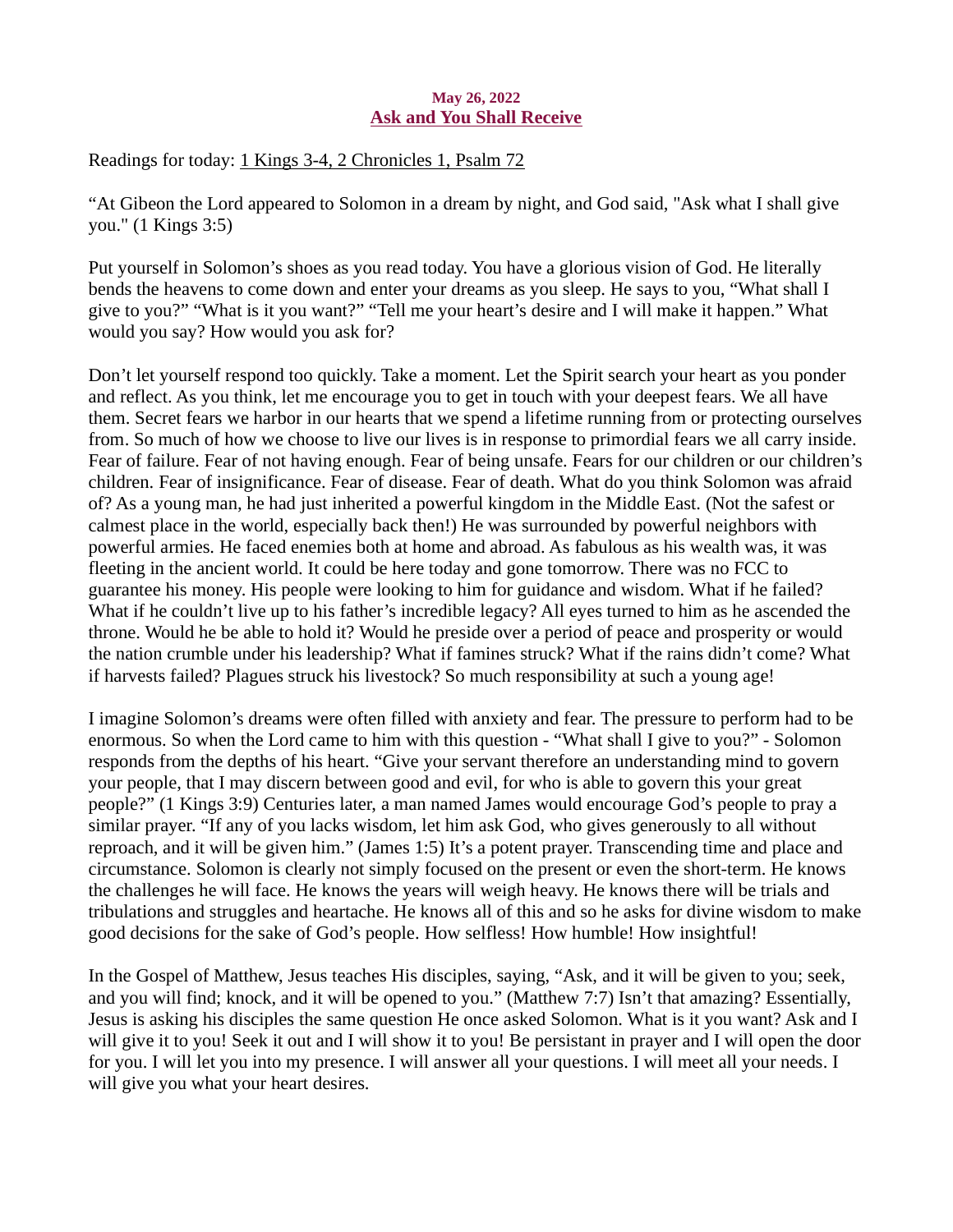Wait a minute, you say! That cannot be true! We've all prayed lots of prayers that were never answered! We've all prayed lots of prayers that just seemed to bounce off the ceiling! We've all prayed lots of prayers and gotten the silent treatment - so we thought - from the Lord. So what's really going on here? What's Jesus really saying?

Jesus is no genie. We are not given a magic lamp. Expressing to God our deepest desires and deepest needs is not the same as making three wishes! God probes the deepest recesses of our hearts. Psalm 42:7 describes it like this, "Deep calls to deep at the roar of your waterfalls; all your breakers and your waves have gone over me." The Apostle Paul says it like this in Romans 8:26-27, "For we do not know what to pray for as we ought, but the Spirit himself intercedes for us with groanings too deep for words. And He who searches hearts knows what is the mind of the Spirit, because the Spirit intercedes for the saints according to the will of God." This is why Paul can say with confidence that God works all things for the good of those who love Him and are called according to His purpose! Because God responds to the deepest needs of the human heart. The needs we can't give voice to. The needs we don't want to admit to. The needs are most afraid to express.

The most amazing thing about Solomon is that he's in touch with his needs. He knows he is weak. He knows he is young. He knows he is immature. He knows he is unable to carry the burden that has been placed on his shoulders. He acknowledges all of this and his prayer therefore comes from that deep place within as he asks for divine wisdom to bear up under the challenges that will come. Are you in touch with your deepest needs? Have you spent time reflecting on your fears? Have you come face to face with your failures? Do you acknowledge your weakness and insignificance and are you willing to bring it before God? This, friends, is prayer. Humble. Heartfelt. Authentic. Real. Honest to goodness prayer. And such prayers God will never dismiss or despise!

Readings for tomorrow: Psalms 119:89-176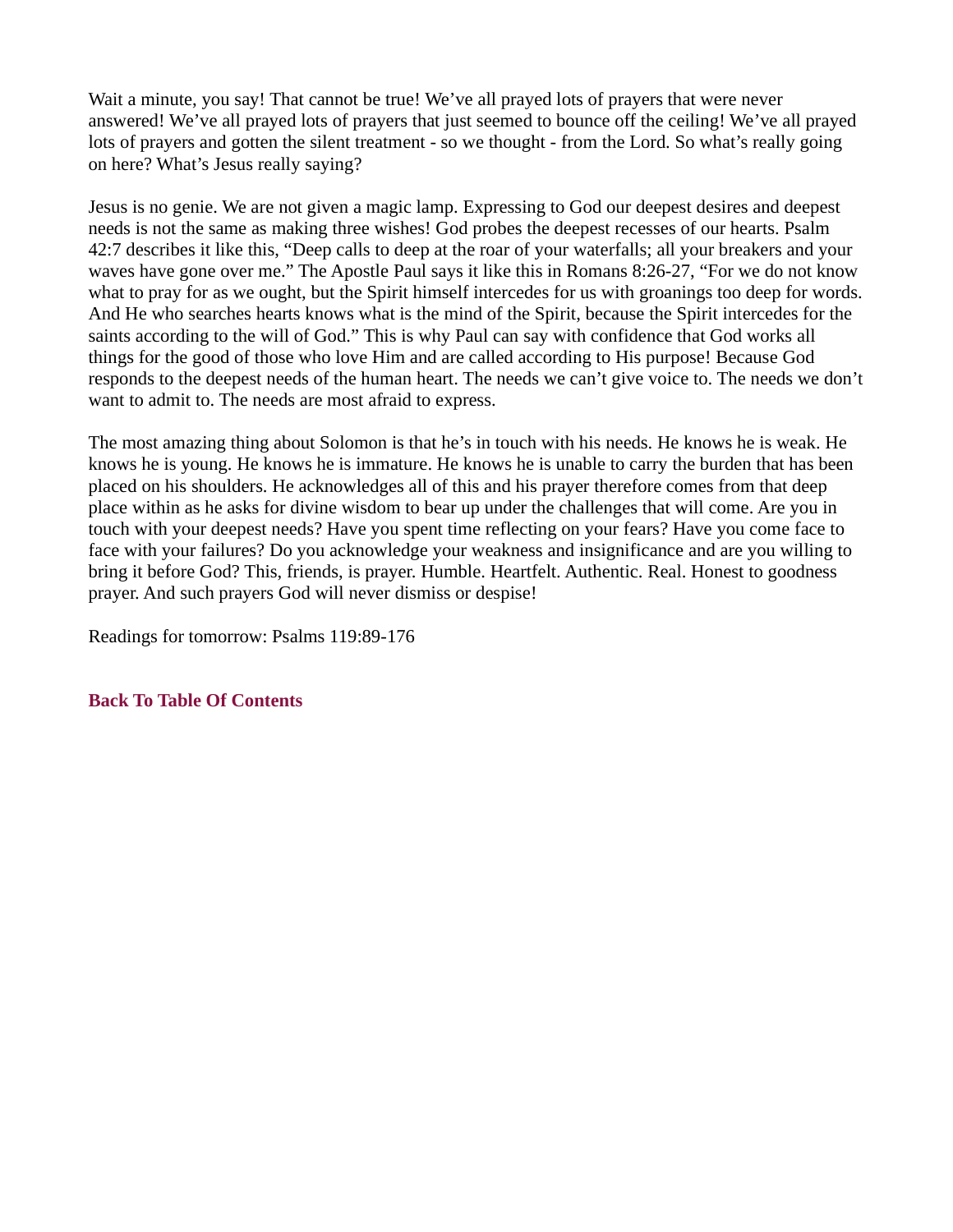#### May 27, 2022 Wisdom vs. Foolishness

<span id="page-33-0"></span>Readings for today[: Psalms 119:89-176](https://www.biblegateway.com/passage/?search=Psalms+119%3A+89-176&version=ESV)

A few years ago I read a book that helped me parse the difference between wisdom and foolishness. Wisdom, according to the author, is when we see the truth and adjust our lives accordingly. Foolishness, on the other hand, is when we demand that truth adjust to our reality. To put it another way, wise people will meet the demands of life while foolish people will demand that life meet their demands. Wise people receive feedback when it is given. They own their own performance, mistakes, and issues and take responsibility without externalizing blame or giving excuses. Foolish people become defensive very quickly when confronted. They refuse to own their own shortcomings and often externalize by blaming those around them. Wise people listen. Fools dismiss or ignore.

Are you a wise person or a fool? How do you know? Well, how do you feel as you read the words from Psalm 119? What happens internally when you consider the demands of God's Law? Are you the kind of person who embraces God's commandments, however imperfectly? Are they your delight? Do you find yourself seeking to bend your life in submission to what God has revealed in His Word? Or are you the kind of person who resists God's laws? Dismisses them? Ignores them? Rationalizes away your sin? When you read or engage God's Word, do you seek to bend it to your will? Your life? Your desires? Or do you seek to submit your life to Him? Are you a wise person or a fool?

The Psalmist is clearly wise...

"I will never forget your precepts, for by them you have given me life..."

"Oh how I love your law! It is my meditation all the day..."

"How sweet are your words to my taste, sweeter than honey to my mouth!"

"Through your precepts I get understanding; therefore I hate every false way."

"Your word is a lamp to my feet and a light to my path."

"Your testimonies are my heritage forever, for they are the joy of my heart."

"The sum of your word is truth, and every one of your righteous rules endures forever."

(Psalms 119:93, 97, 103-105, 111, 160)

The Psalmist loves God's Word. Loves God's Law. Loves God's commands. The Psalmist seeks to do all he can to adjust his life to God's Will. To live his life under God's sovereign rule and authority. He makes no excuses for his sin. He doesn't hide his shortcomings. He faces his failures honestly and transparently.

Sadly, so many in our culture today are fools. Even more tragically, they sit in our pews and attend our worship services. As the Apostle Paul says in Romans 10:2, they have a "zeal for God but not according to knowledge." They love God but not in the way He deserves or demands. Instead, they "do what is right in their own eyes." They bend God's truth to their reality. They seek to make God's Word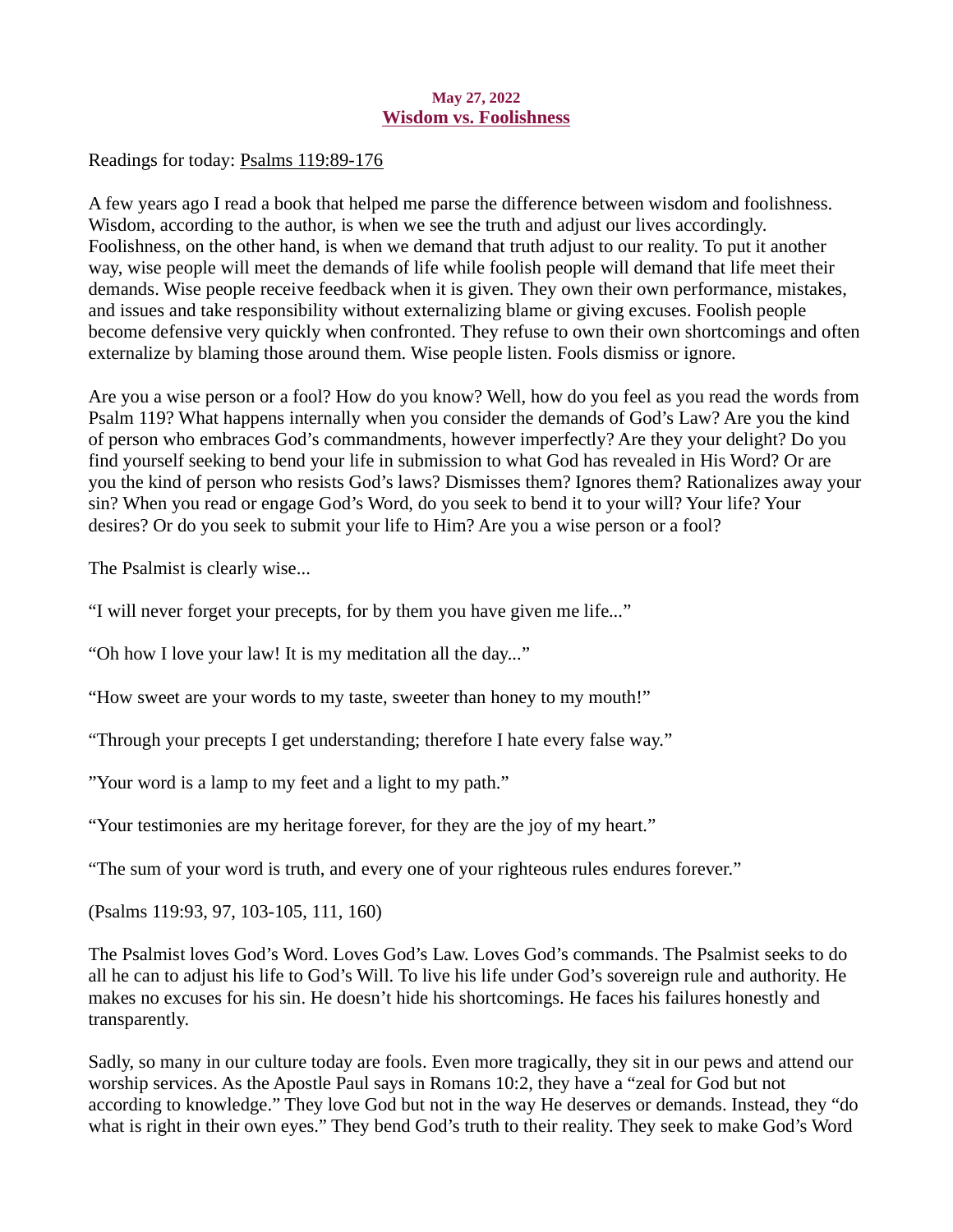null and void either through outright rejection or simple ignorance. They refuse to submit their lives to His will. As a result, they live lives of quiet desperation. They are not evil people. They do not have bad intentions. They simply are misguided. As Paul says in Romans 1, "Although they knew God, they did not honor him as God or give thanks to him, but became futile in their thinking, and their foolish hearts were darkened. Claiming to be wise, they became fools..." (Romans 1:21-22)

Let me be the first to say this all too often describes me! On some level. At certain seasons. In particular circumstances throughout the course of my life, I have tried to bend God's will to my own. I have tried to rationalize away my sin. I have tried to make twist and turn God's Law to make it fit my life. To no avail. I have thrown myself against the will of God so many times until I finally broke. Finally surrendered. And with that surrender has come wisdom. Not perfection. Wisdom. Selfknowledge. Self-understanding. Seeing myself for who I truly am, warts and all. And learning to trust God's ways above my ways. God's thoughts more than my thoughts. God's will more than my feelings. This is what it means to be wise, friends. The fear of the Lord truly is the beginning of wisdom!

Readings for tomorrow: Song of Solomon 1:1-5:1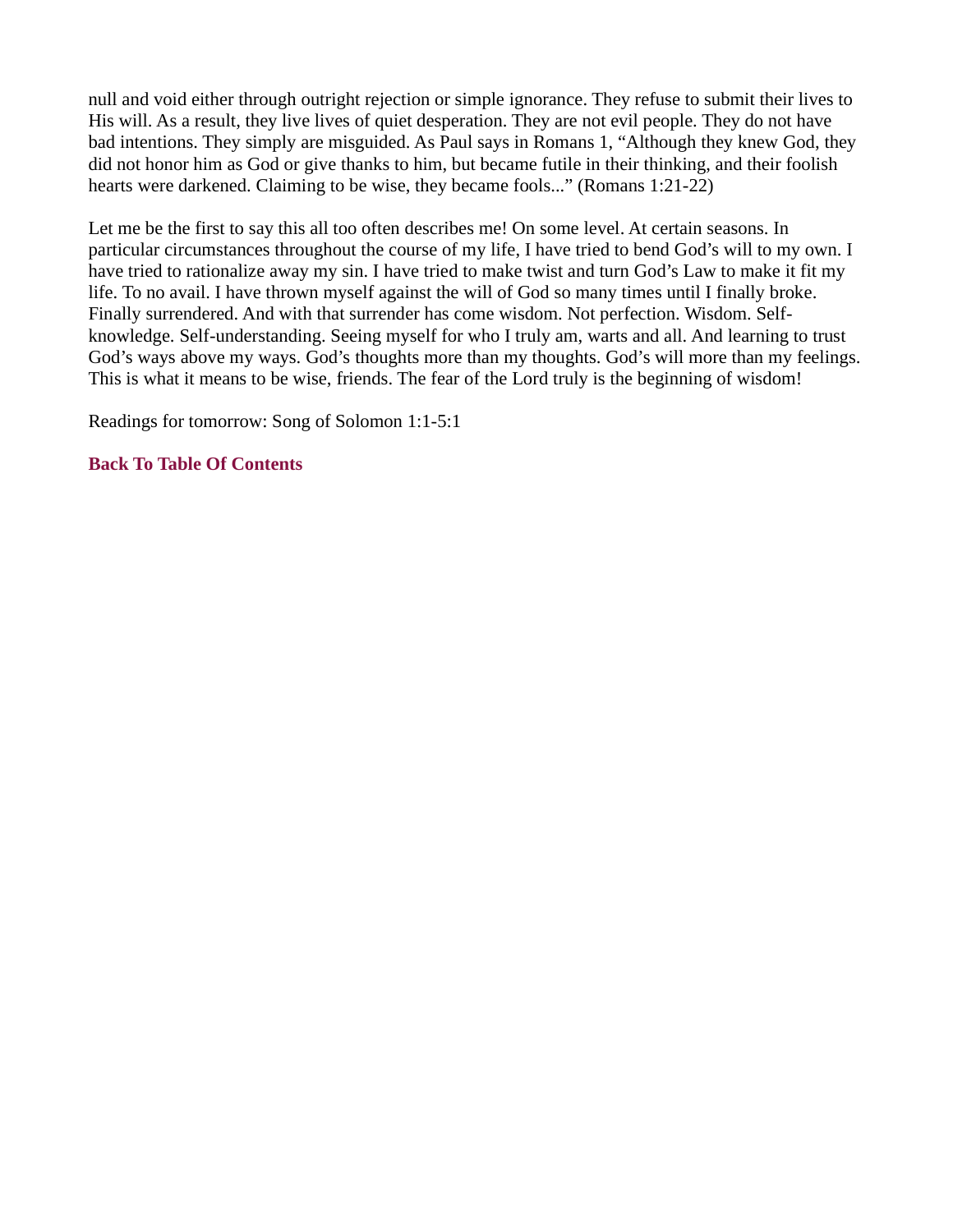## May 28, 2022 Sex and God

## <span id="page-35-0"></span>Readings for today: [Song of Solomon 1:1-5:1](https://www.biblegateway.com/passage/?search=Song+of+Solomon+1%3A1-5%3A1&version=ESV)

The Song of Solomon is one of the most difficult and least understood books in all of Scripture. It's one we tend to avoid in our sex-saturated culture. The language is far too intimate. The imagery too graphic. We won't let ourselves picture it much less reflect on how the Spirit might speak to us through it. We flip through the pages as fast as we can to get to the end so we can avoid any embarrassment.

But what is the book about? The love of a man for a woman? The love of God for His church? Perhaps both? Are we comfortable thinking about our relationship with God in sexual terms? Or is that a bridge too far? I firmly believe the Bible is inviting us to approach God in the most intimate of ways. The language of the Song is meant to arouse. Meant to touch the deepest places of our hearts. Meant to draw us into intimate embrace with the Father.

Our inability to embrace this book only reveals how corrupt our understanding of human sexuality has become. We see it as dirty yet pleasurable. Something to be enjoyed and yet something to be feared. Our culture boasts of sexual freedom and yet is shocked when such unfettered freedom leads to abuse and violence. If there's anything the #MeToo movement has taught us is that our sexual appetites are almost impossible to satisfy. Sexuality without restraint is actually destructive and traumatic.

And yet, sex is God's creation. Sexuality is something He instilled within each of us. We are created as sexual beings and when the Bible talks about "knowing" another person, it often uses the most sexually intimate of terms. The same is true for "knowing" God. God designed sex to be the ultimate experience of "knowing." A way for us to express our deepest affections. Our deepest emotions. Our deepest vulnerabilities. All within the safety of the covenant bonds of marriage between a man and a woman. All within the safety of the covenant bond we share with Jesus.

So is it possible to see the Song of Solomon as a prayer? As a way to express the deepest desires of our hearts to God? As a way for us to ask for deeper intimacy with Him? Or does our broken human experience of sexuality warp our thinking? Corrupt how we understand this most powerful and primal of drives? Does it poison this well and thus prevent us from fully grasping the depth of relationship God desires to have with us? There's a reason Christ calls the church His "bride." There's a reason God so often refers to Himself in the Old Testament as a "husband" and Israel as his "wife." Marriage is the place where a man and a woman become "one flesh" before the Lord and it is designed to point beyond itself to something even greater...the "oneness" God desires to have with His people for all eternity.

Readings for tomorrow: None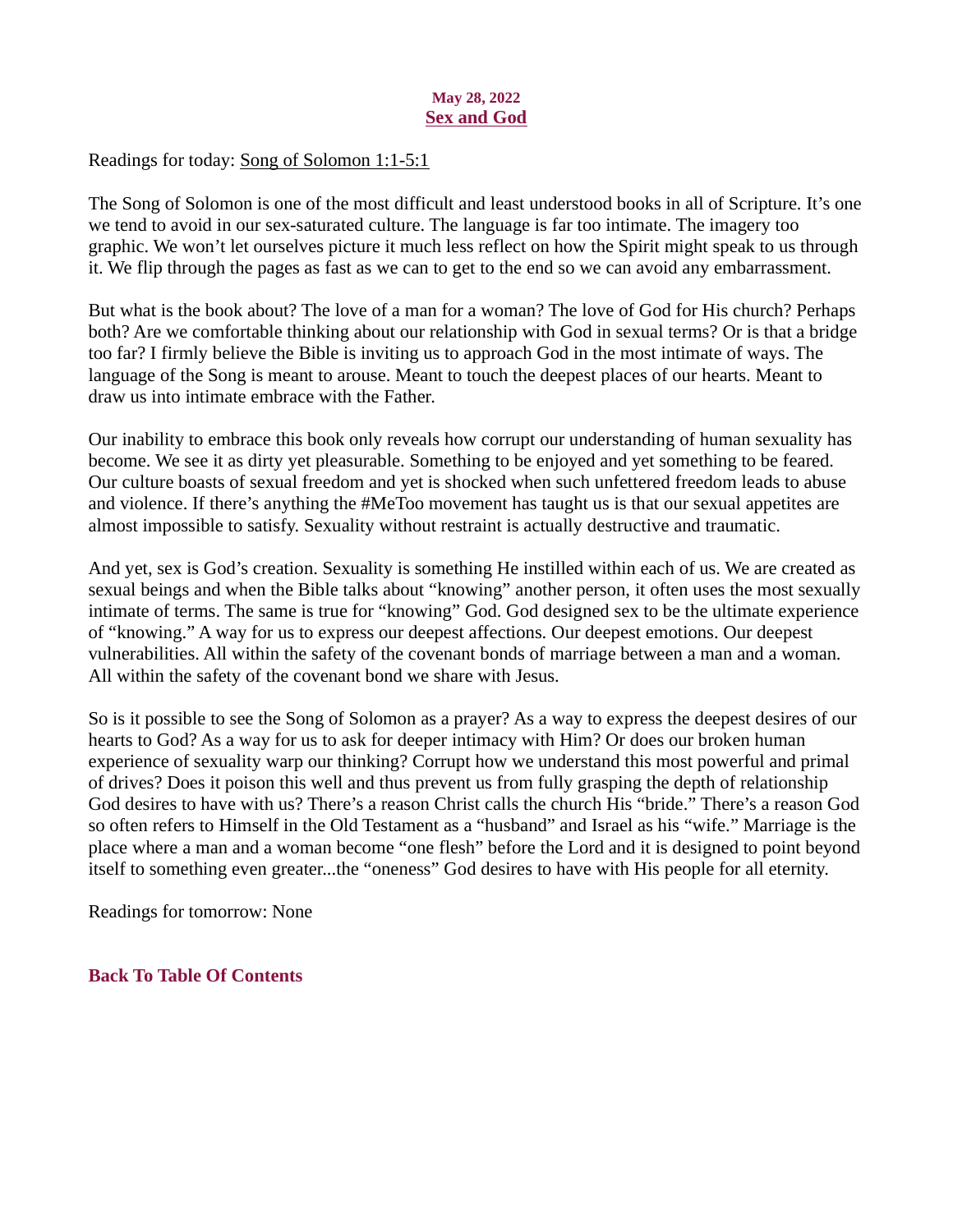### May 30, 2022 Desperate for God

# <span id="page-36-0"></span>Readings for today[: Song of Solomon 5:2-7:13, 8:14, Psalms 45](https://www.biblegateway.com/passage/?search=Song+of+Solomon+5%3A2-7%3A13%2C+8%3A14%2C+Psalms+45&version=ESV)

Two Fridays ago, I helped lead a commissioning service for 330 church planters in Dire Dawa, Ethiopia. These men and women are headed out to three different regions of their country where they will preach the gospel and plant churches in unreached villages. They know they will face significant persecution. Their lives will be threatened. They will endure incredible hardship and poverty. Some of them will even give their lives for the sake of the Kingdom of God. And yet, as we prayed over them, they wept at the privilege of being counted worthy to share in the sufferings of Christ. As each group returned to their seats after the prayer time, they burst out in spontaneous, joyous singing. Their hearts are pure so I know they will see God. They hunger and thirst for righteousness so I know the Spirit will fill them. They will be persecuted for righteousness' sake so I know they will inherit the kingdom of heaven.

What is the secret to such deep and abiding faith? Desperation for God. These men and women exhibit a devotion to God that is awe-inspiring. They have nothing and yet have everything. Everyday is filled with hardship, suffering, and pain and yet they keep their eyes on Jesus. The challenges they face are enormous and overwhelming and yet they trust God is on their side. It's incredible. It reminds me of the desperation we read about in today's reading out of the Song of Solomon. The woman searching the streets at night for her beloved. She too endured beatings and bruisings. She too endured suffering and shame. And yet should could not get the vision of her beloved out of her mind or off her heart.

"My beloved is radiant and ruddy, distinguished among ten thousand. His head is the finest gold; his locks are wavy, black as a raven. His eyes are like doves besides streams of water, bathed in milk, sitting beside a full pool. His cheeks are like beds of spices, mounds of sweet-smelling herbs. His lips are lilies, dripping liquid myrrh. His arms are rods of gold, set with jewels. His body is polished ivory, bedecked with sapphires. His legs are alabaster columns, set on bases of gold. His appearance is like Lebanon, choice as the cedars. His mouth is most sweet, and he is altogether desirable. This is my beloved and this is my friend…" (Song of Solomon 5:10-16)

Is this your vision of God? Is this how you see and understand your beautiful Savior, Jesus Christ? Does the vision of Jesus fire your devotion? Capture your attention? Fill your dreams? Is He your supreme treasure? Is He your most precious thought? Do you consider your relationship with Him to be the most special in your life? Is it hard to wait to spend time with Him? Do you find yourself longing for worship each week? Does serving Him bring you great joy? Are you excited to share Him with others? A lot depends on how you answer these questions. If your answer is "yes" to them all, praise God! Your life is marked by a desperation for Jesus that only He can fill and the great news of the gospel is that He will indeed satisfy every longing of your heart! If your answer is "no" or "I don't know" or "I'm not sure", then I encourage you to turn to prayer. Fall on your knees before the One who loves you most and ask Him to give you a deeper hunger and a greater thirst for righteousness. Confess those things that distract you or draw your attention away from Christ. Lay them at His feet. Empty yourself of anything that would compete for your love for Jesus and let Him fill you with His grace in return.

Readings for tomorrow: Proverbs 1-4